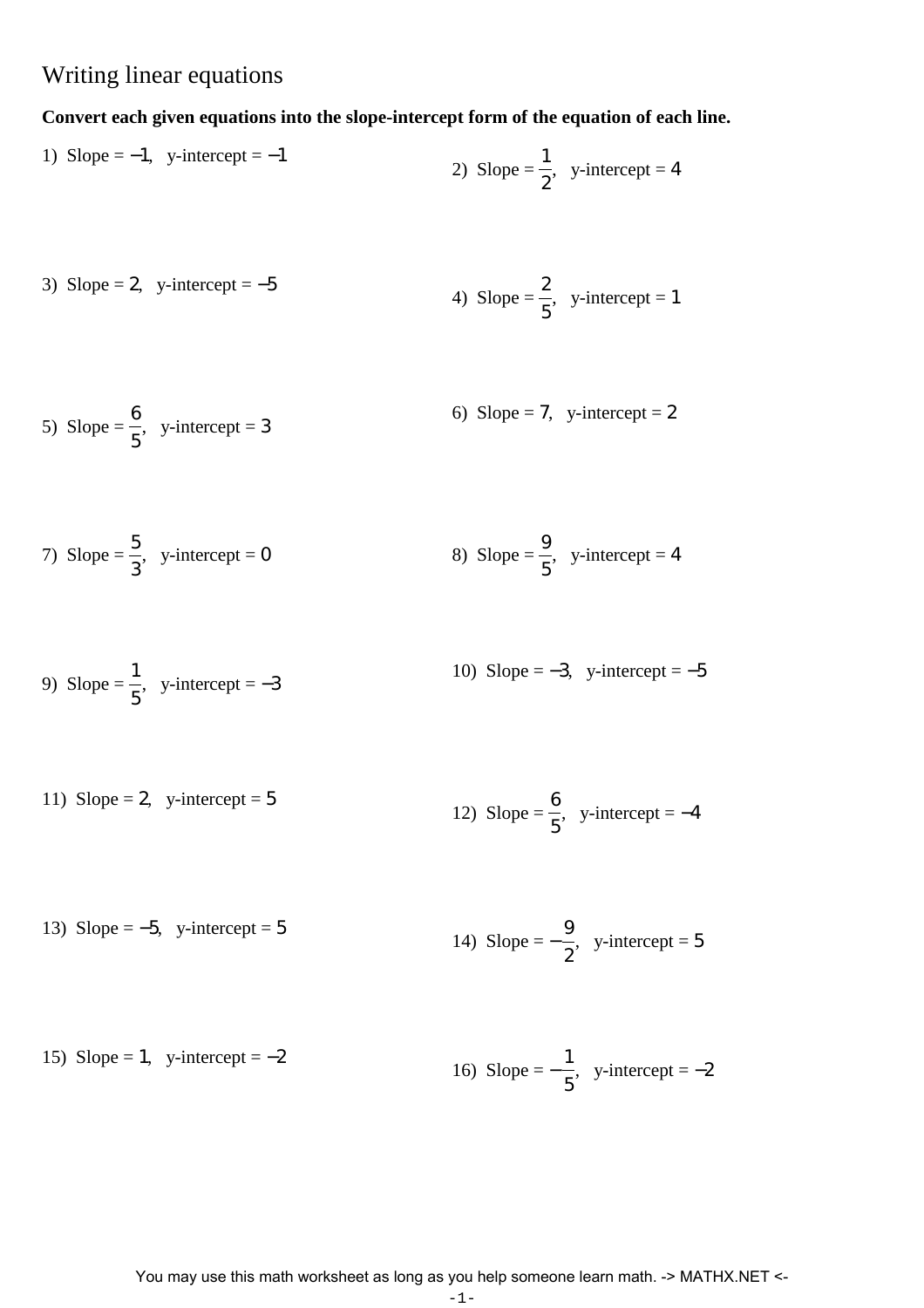17) Slope = -4, y-intercept = -1  
18) Slope = 
$$
-\frac{3}{4}
$$
, y-intercept = 0

19) Slope = 
$$
\frac{3}{5}
$$
, y-intercept = 0  
20) Slope = -2, y-intercept = -5

21) Slope = 
$$
-\frac{3}{2}
$$
, y-intercept = -5  
22) Slope = 4, y-intercept = -3

23) Slope = 
$$
-\frac{3}{5}
$$
, y-intercept = 0  
24) Slope = -5, y-intercept = 2

25) Slope = 
$$
-\frac{4}{3}
$$
, y-intercept = 4  
26) Slope =  $\frac{1}{2}$ , y-intercept = 3

27) Slope = 1, y-intercept = -4  
28) Slope = 
$$
-\frac{7}{4}
$$
, y-intercept = 5

29) Slope = 
$$
\frac{2}{3}
$$
, y-intercept = -2  
30) Slope =  $\frac{3}{2}$ , y-intercept = 4

31) Slope = 1, y-intercept = 2  
32) Slope = 
$$
-\frac{1}{2}
$$
, y-intercept = -2

33) Slope = -4, y-intercept = -4  
34) Slope = 
$$
\frac{2}{3}
$$
, y-intercept = -1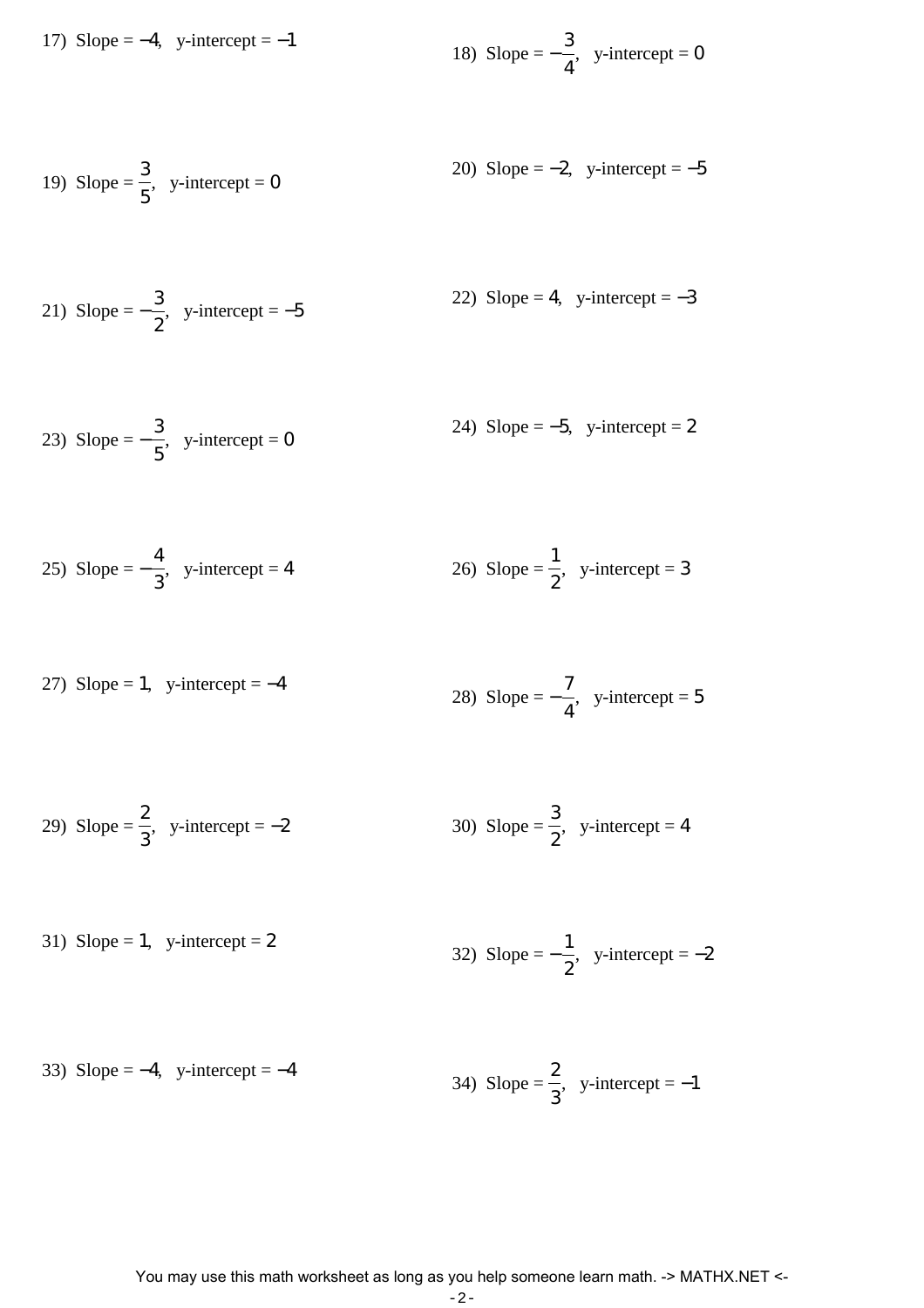35) Slope = 
$$
\frac{1}{5}
$$
, y-intercept = 3  
36) Slope = 6, y-intercept = -1

37) Slope = 3, y-intercept = 1 38) Slope = −2, y-intercept = 3

39) Slope = 4, y-intercept = 4  
40) Slope = 
$$
-\frac{2}{3}
$$
, y-intercept = 4

41) Slope = 
$$
\frac{8}{5}
$$
, y-intercept = -3  
42) Slope = 0, y-intercept = -2

43) Slope = 0, y-intercept = 1 
$$
44
$$
 Slope = -1, y-intercept = 2

45) Slope = 
$$
-\frac{2}{3}
$$
, y-intercept = -5  
46) Slope = 3, y-intercept = -4

47) Slope = 
$$
\frac{3}{2}
$$
, y-intercept = 3  
48) Slope =  $-\frac{7}{5}$ , y-intercept = -5

49) Slope = 
$$
-\frac{5}{2}
$$
, y-intercept = -2  
50) Slope =  $-\frac{1}{3}$ , y-intercept = -4

51) Slope = 
$$
-\frac{1}{3}
$$
, y-intercept = 3  
52) Slope = 1, y-intercept = 1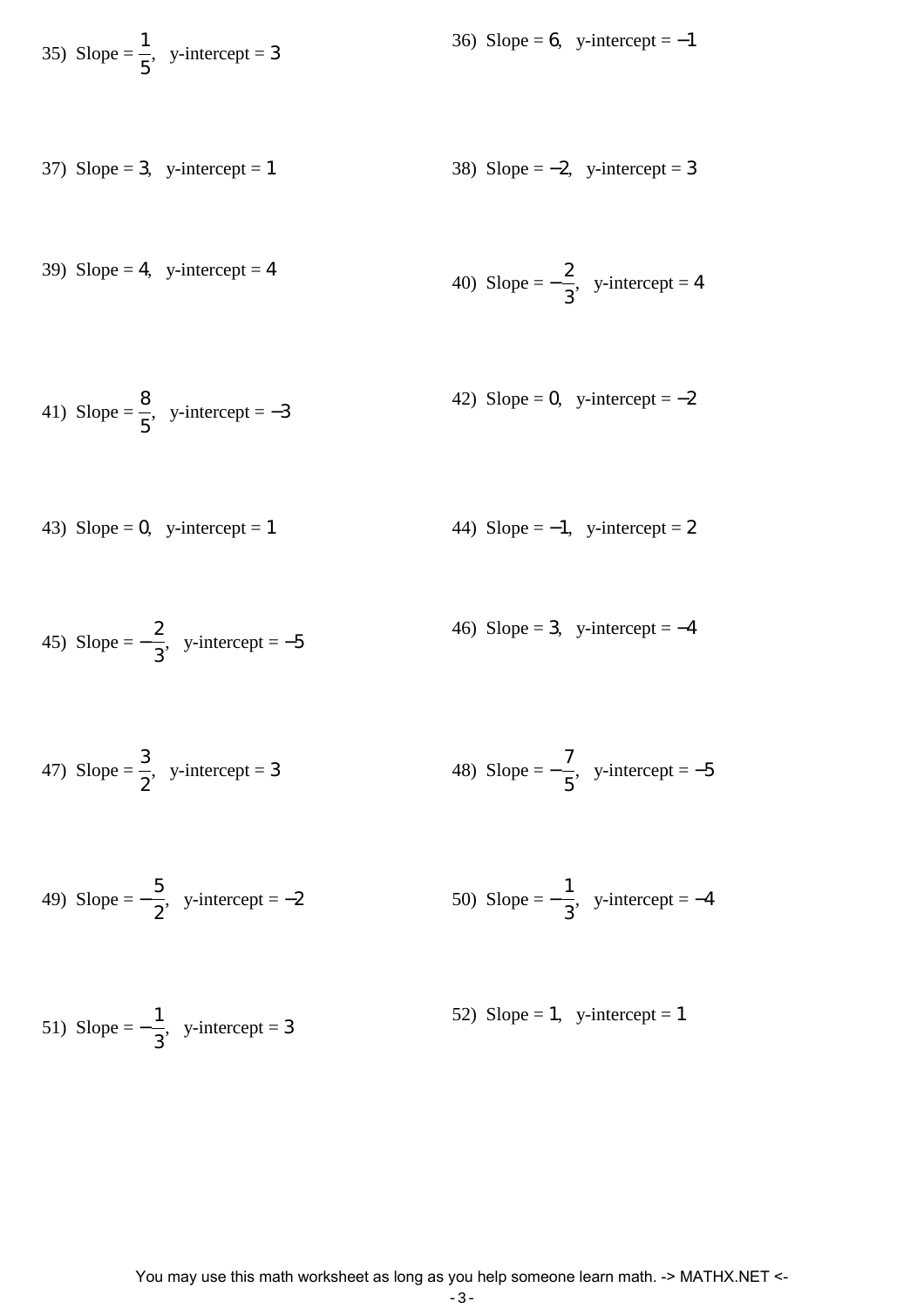53) Slope = 
$$
\frac{1}{4}
$$
, y-intercept = -3  
54) Slope = -3, y-intercept = 5

55) Slope = 
$$
-5
$$
, y-intercept =  $-5$  56) Slope = 2, y-intercept =  $-1$ 

57) Slope = 
$$
-\frac{1}{2}
$$
, y-intercept = 0 58) Slope =  $-\frac{5}{2}$ , y-intercept = 5

59) Slope = 
$$
\frac{4}{5}
$$
, y-intercept = 2  
60) Slope = 2, y-intercept = 4

61) Slope = 2, y-intercept = 
$$
-4
$$
 62) Slope =  $-1$ , y-intercept =  $-3$ 

63) Slope = 1, y-intercept = 0  
64) Slope = 
$$
\frac{4}{5}
$$
, y-intercept = -4

65) Slope = 6, y-intercept = 3  
66) Slope = 
$$
\frac{1}{3}
$$
, y-intercept = 5

67) Slope = 
$$
\frac{1}{5}
$$
, y-intercept = 2  
68) Slope =  $-\frac{5}{3}$ , y-intercept = 1

69) Slope = 
$$
-2
$$
, y-intercept =  $-1$  70) Slope = 2, y-intercept =  $-2$ 

71) Slope = 2, y-intercept = 
$$
-3
$$
 72) Slope =  $-1$ , y-intercept = 1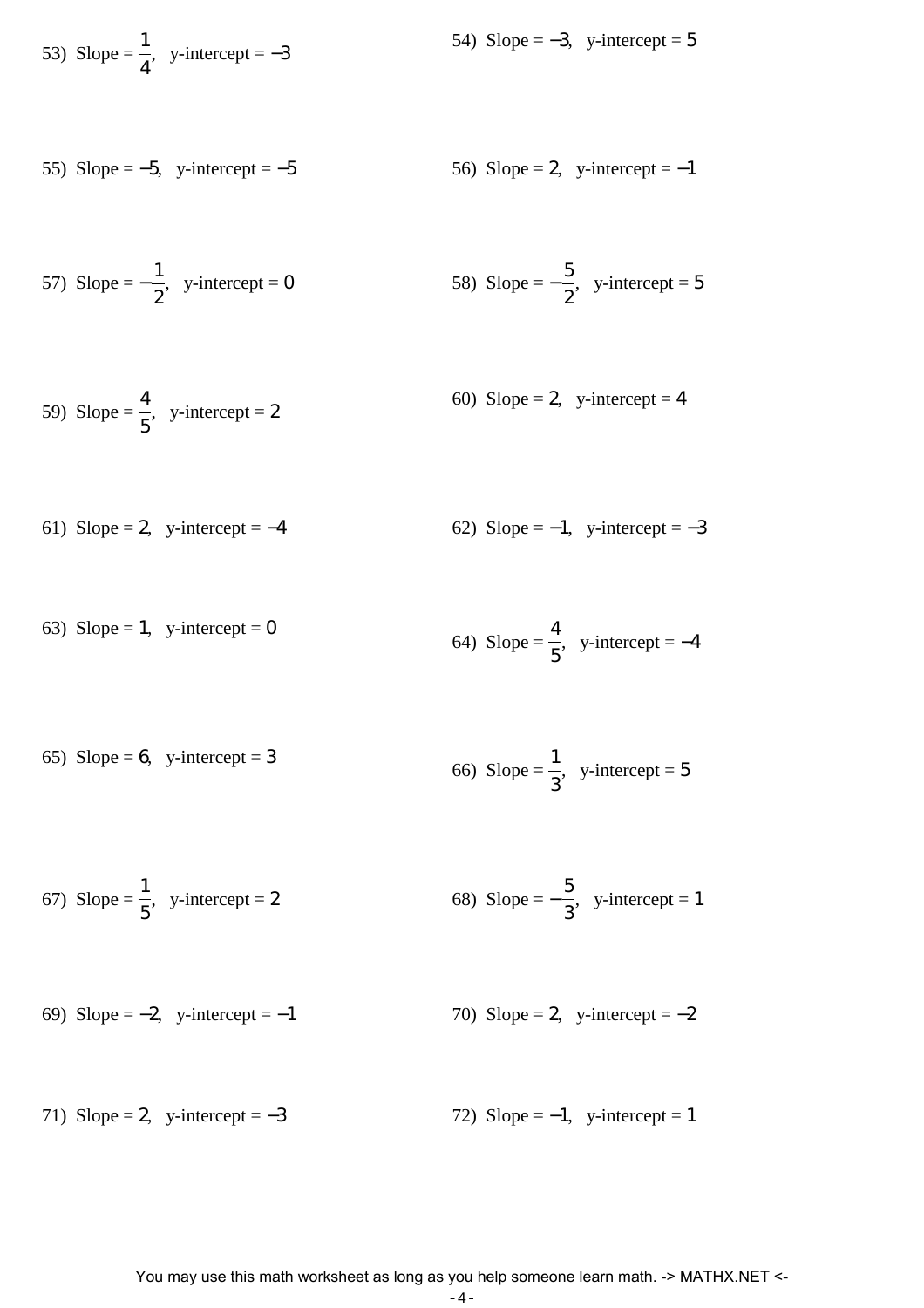73) Slope = 7, y-intercept =  $-5$ 

74) Slope = 
$$
\frac{1}{3}
$$
, y-intercept = 2

75) Slope = 
$$
\frac{8}{5}
$$
, y-intercept = 5  
76) Slope =  $-\frac{3}{4}$ , y-intercept = 4

77) Slope = 
$$
-\frac{7}{4}
$$
, y-intercept = -4  
78) Slope = 10, y-intercept = 5

79) Slope = 
$$
\frac{4}{3}
$$
, y-intercept = -1  
80) Slope = -1, y-intercept = -2

81) Slope = 
$$
-\frac{9}{2}
$$
, y-intercept = 4  
82) Slope = -4, y-intercept = 3

83) Slope = 
$$
\frac{1}{3}
$$
, y-intercept = -1  
84) Slope =  $-\frac{3}{5}$ , y-intercept = 1

85) Slope = 
$$
\frac{7}{4}
$$
, y-intercept = -4  
86) Slope =  $-\frac{3}{4}$ , y-intercept = -1

87) Slope = 
$$
\frac{5}{4}
$$
, y-intercept = 5  
88) Slope =  $-\frac{5}{3}$ , y-intercept = 3

89) Slope = 
$$
\frac{5}{4}
$$
, y-intercept = -5  
90) Slope = 3, y-intercept = -5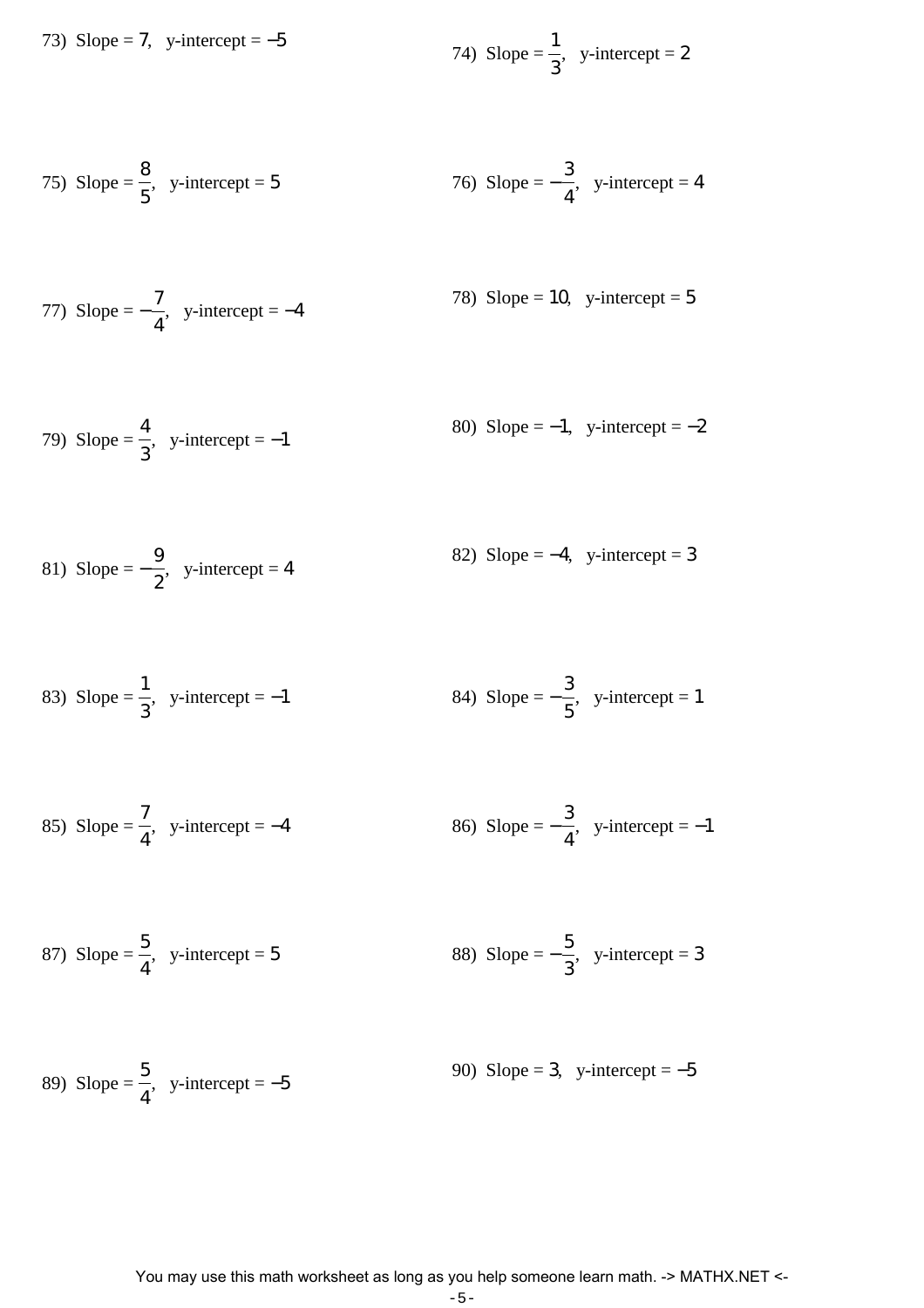91) Slope = 1, y-intercept =  $-3$  92) Slope =  $-2$ , y-intercept = 0

93) Slope = 
$$
-\frac{3}{5}
$$
, y-intercept = -3  
94) Slope = 0, y-intercept = 5

95) Slope = 
$$
\frac{1}{2}
$$
, y-intercept = 0  
96) Slope =  $-\frac{3}{5}$ , y-intercept = -2

97) Slope = 
$$
-\frac{7}{4}
$$
, y-intercept = 4  
98) Slope =  $\frac{5}{2}$ , y-intercept = 2

99) Slope = 
$$
\frac{1}{4}
$$
, y-intercept = 2  
100) Slope =  $-\frac{2}{3}$ , y-intercept = 3

101) 
$$
x - y = 1
$$
 102)  $6x - y = -7$ 

103) 
$$
y = 4
$$
 104)  $4x + y = -8$ 

105)  $x + 2y = -6$  106)  $x - 7y = -14$ 

107) *x* + *y* = −8 108) 13*x* − 6*y* = 30

109)  $x + 3y = 18$  110)  $y = -1$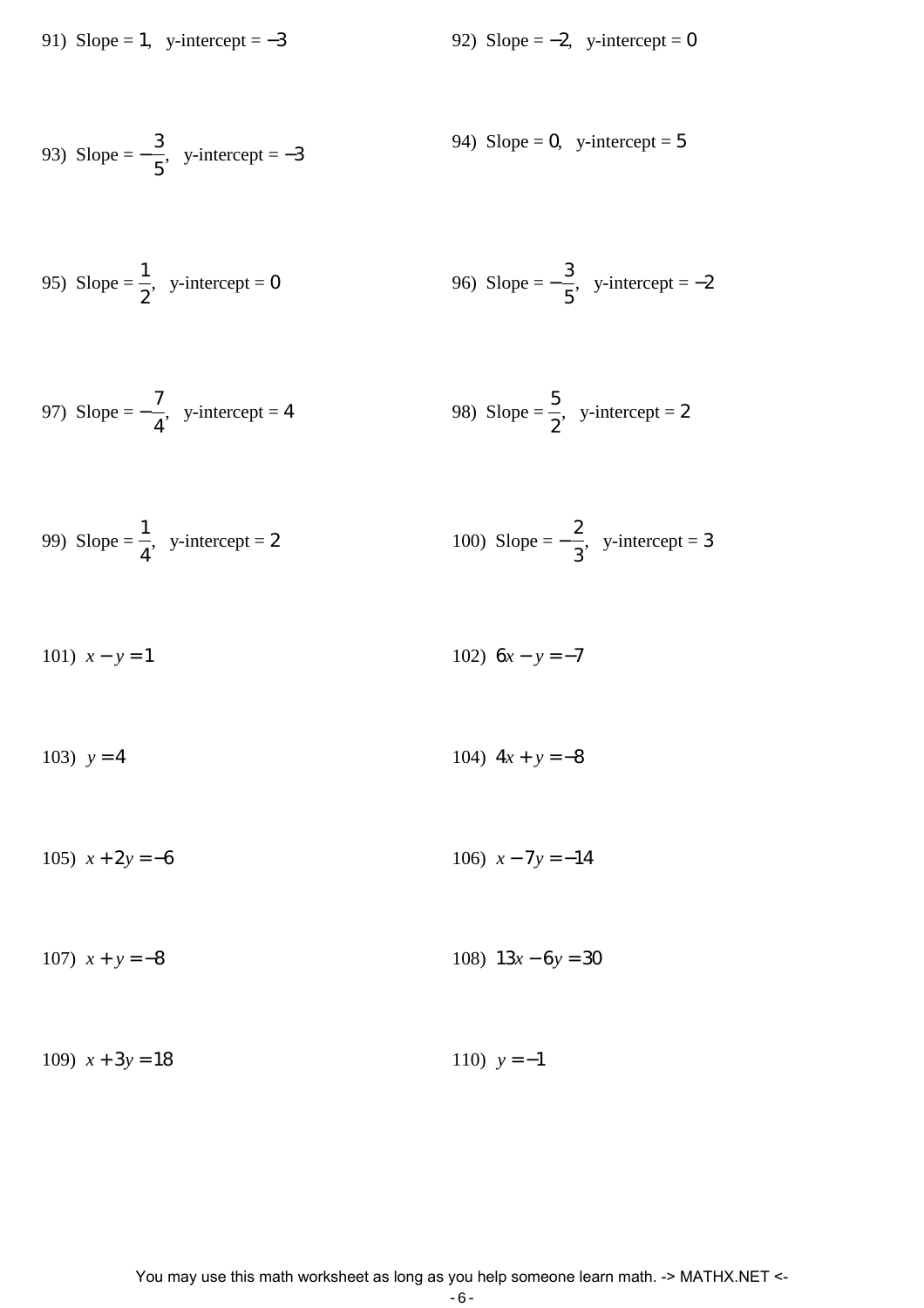| 111) $3x - y = 6$     | 112) $10x + y = -4$  |
|-----------------------|----------------------|
| 113) $x - 6y = 18$    | 114) $x = -4$        |
| 115) $4x + y = 6$     | 116) $x + 2y = 4$    |
| 117) $x = -7$         | 118) $2x + y = -6$   |
| 119) $7x + 5y = -30$  | 120) $3x + 8y = 56$  |
| 121) $9x - 5y = -20$  | 122) $x+6y=-17$      |
|                       |                      |
| 123) $y = 7$          | 124) $x - 2y = 1$    |
| 125) $5x + 4y = 8$    | 126) $3x - 5y = 44$  |
| 127) $x - 2y = -8$    | 128) $x + y = -6$    |
| 129) $3x + y = -3$    | 130) $5x - 8y = 64$  |
| 131) $12x + 5y = -40$ | 132) $10x + 3y = 18$ |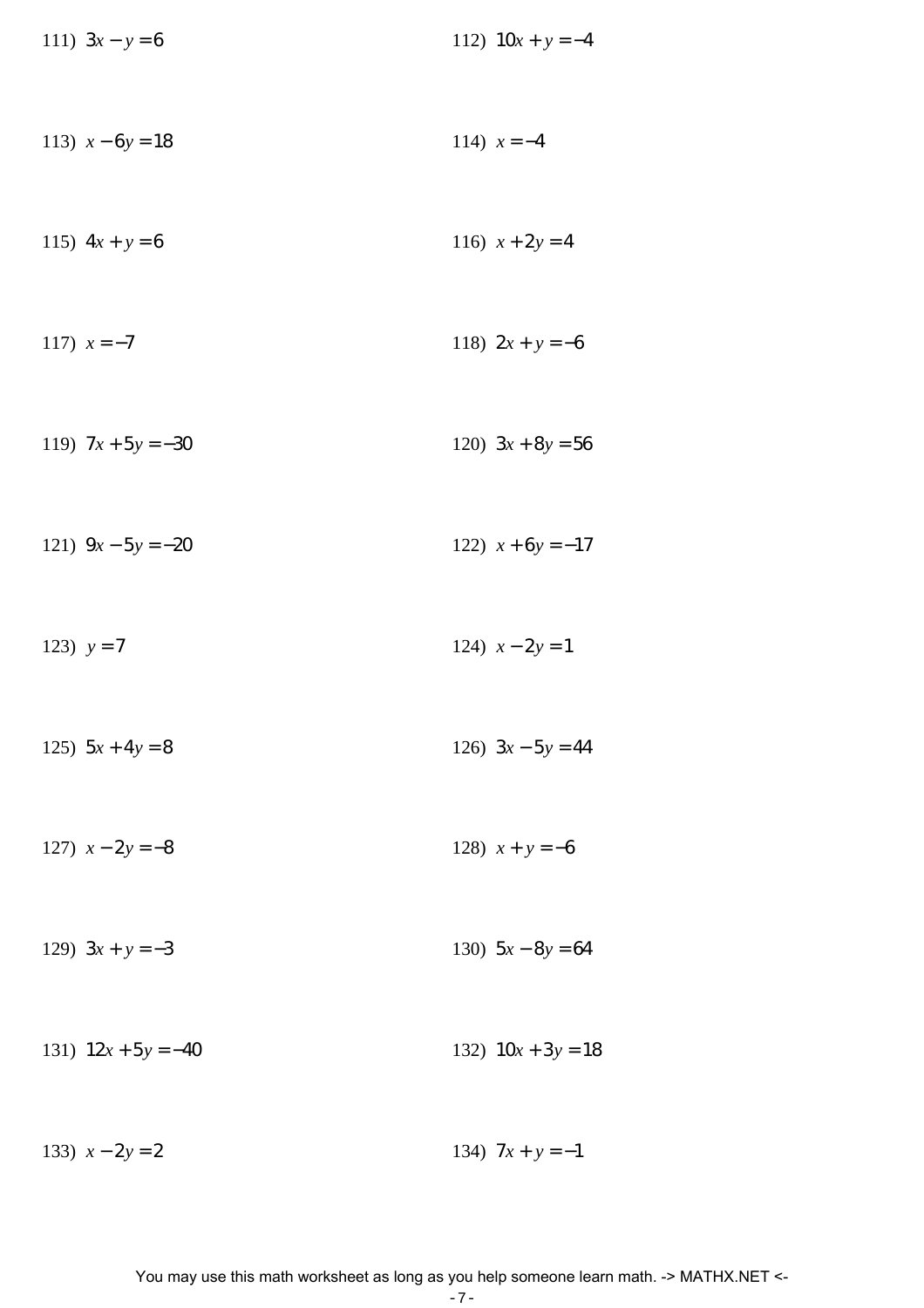| 135) $4x + 3y = -18$  | 136) $7x - y = 8$     |
|-----------------------|-----------------------|
| 137) $9x + 5y = 5$    | 138) $4x + y = -6$    |
| 139) $3x - 7y = 28$   | 140) $7x - 4y = -24$  |
| 141) $11x - 5y = -40$ | 142) $4x - 5y = -20$  |
| 143) $x + y = 1$      | 144) $9x - 8y = 24$   |
| 145) $4x + y = -2$    | 146) $6x + y = 4$     |
| 147) $5x - 7y = 7$    | 148) $11x + 6y = -36$ |
| 149) $y=6$            | 150) $x = 0$          |
| 151) $8x + y = -1$    | 152) $11x - 3y = -12$ |
| 153) $11x + 7y = 67$  | 154) $2x - y = -1$    |
| 155) $10x - 3y = 12$  | 156) $3x + 2y = 9$    |
| 157) $3x + 5y = 30$   | 158) $8x - 3y = -12$  |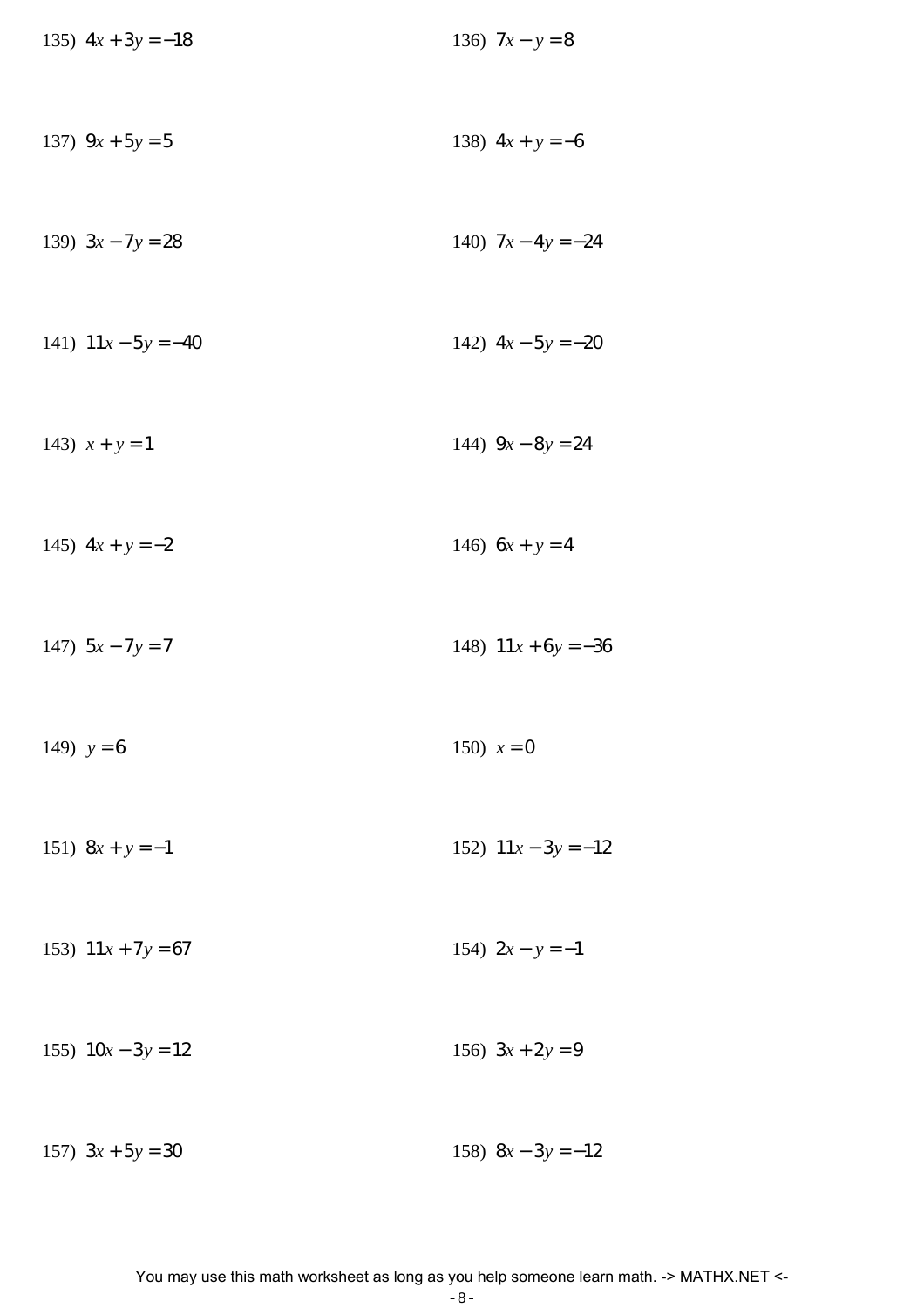| 159) $12x + 7y = -56$ | 160) $x - 6y = 12$    |
|-----------------------|-----------------------|
| 161) $2x + y = -4$    | 162) $7x - y = 1$     |
| 163) $x + 4y = -24$   | 164) $12x + 5y = -20$ |
| 165) $9x + 8y = -48$  | 166) $x + 6y = -12$   |
| 167) $6x + 5y = 40$   | 168) $3x - y = 8$     |
| 169) $x + 7y = 7$     | 170) $11x - y = 6$    |
| 171) $5x + 7y = 21$   | 172) $3x - y = 4$     |
| 173) $x - y = -8$     | 174) $x = 2$          |
| 175) $7x + y = 15$    | 176) $11x + 7y = 42$  |
| 177) $x + 2y = -14$   | 178) $5x - 9y = 23$   |
| 179) $4x + 9y = 31$   | 180) $3x - 4y = -32$  |
| 181) $x = 8$          | 182) $x = 7$          |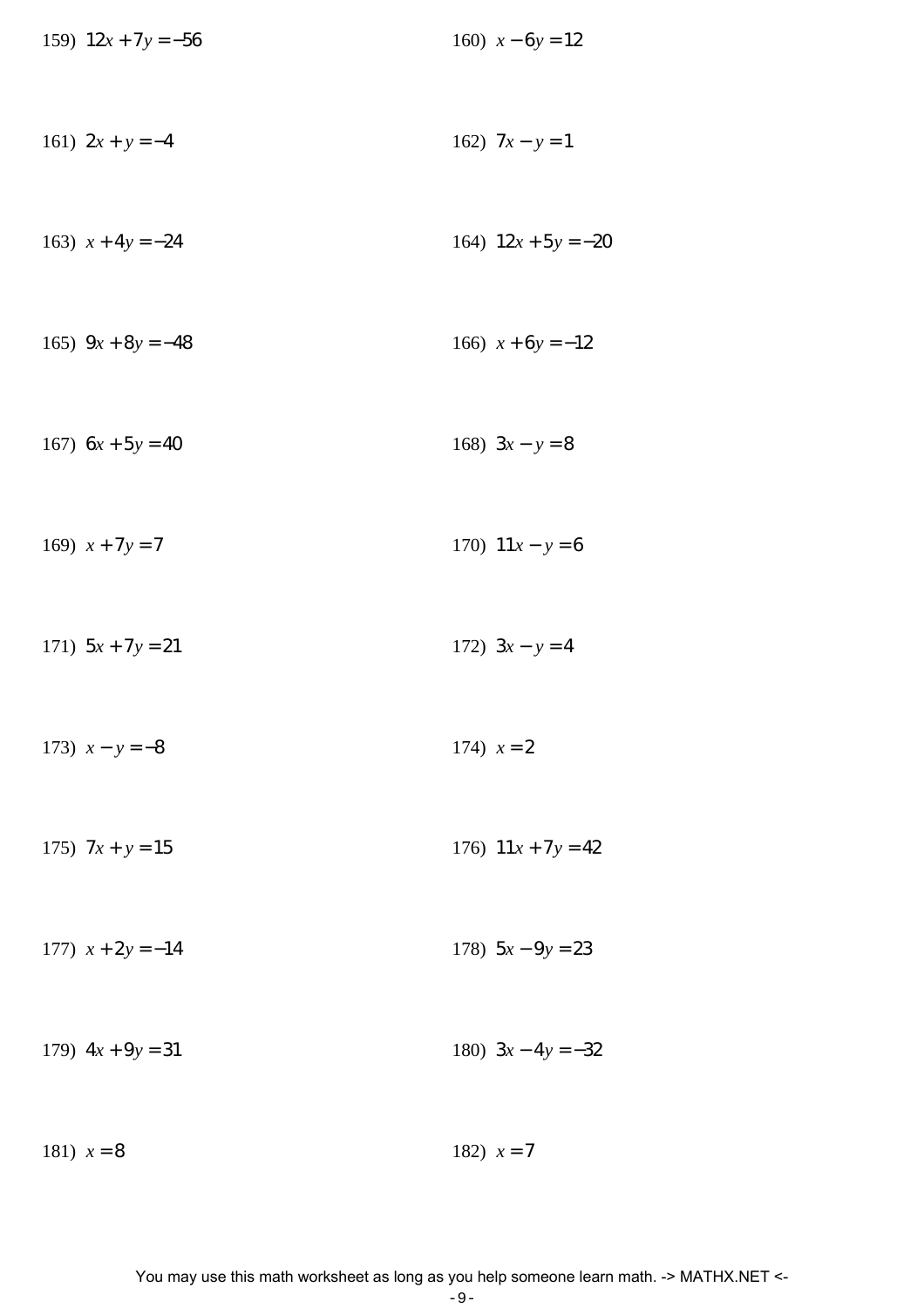| 183) $x - y = 7$                        | 184) $x - 3y = -24$  |
|-----------------------------------------|----------------------|
| 185) $x - 4y = 4$                       | 186) $x = -3$        |
| 187) $2x - 5y = 20$                     | 188) $6x + y = 3$    |
| 189) $6x - y = -6$                      | 190) $x - 9y = -46$  |
| 191) $11x + 3y = -12$                   | 192) $x-6y=36$       |
| 193) $x - y = 2$                        | 194) $4x - 7y = 28$  |
| 195) $7x - 6y = 42$                     | 196) $16x + 7y = 56$ |
| 197) $2x + y = -2$                      | 198) $3x - 5y = 20$  |
| 199) $x - 5y = -5$                      | 200) $3x + 8y = 24$  |
| 201) $-x + \frac{25}{8} = \frac{5}{8}y$ | 202) $y + 3 = 4x$    |
|                                         |                      |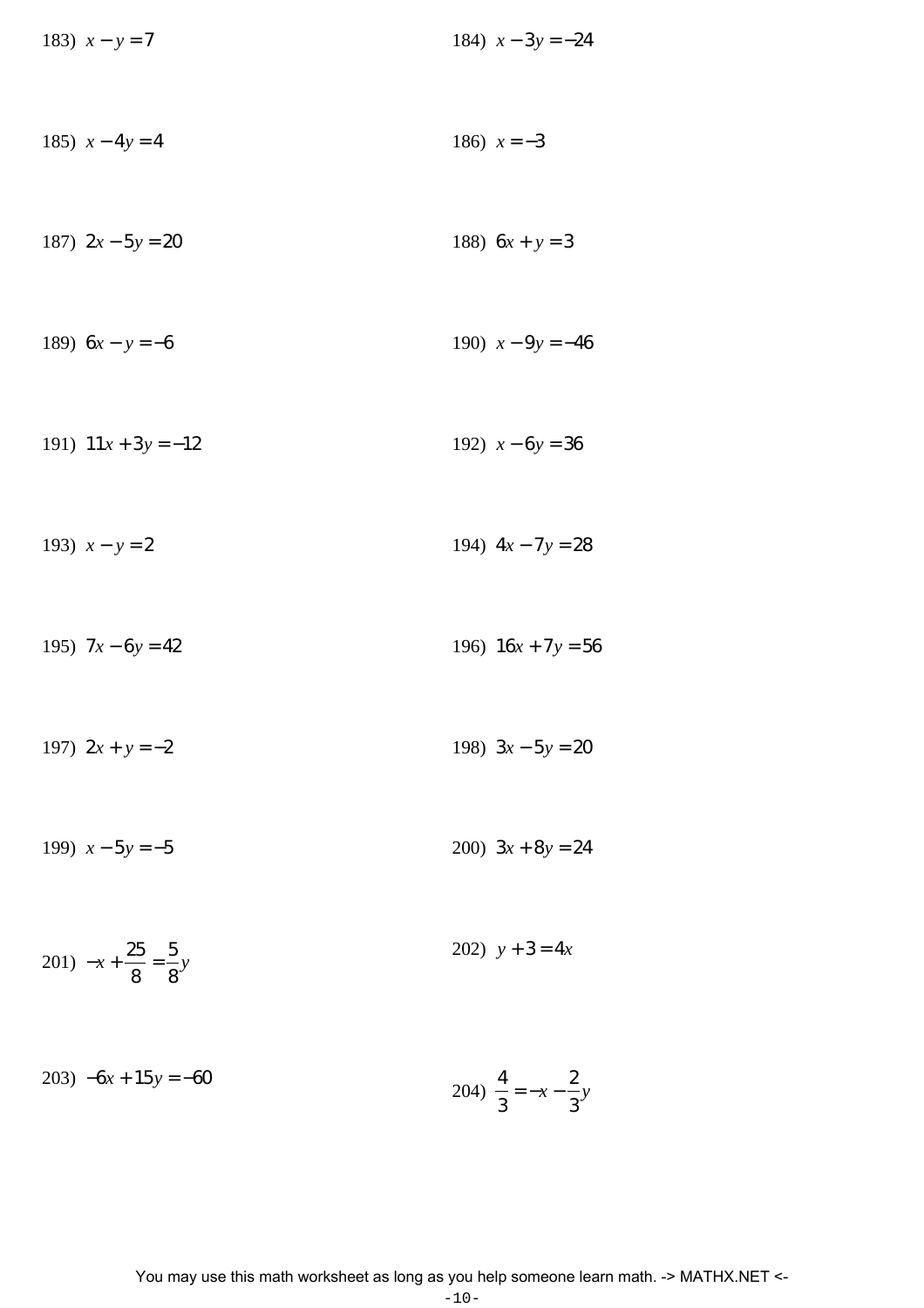$$
205) -3y = -5x
$$
  
206) -1 -  $\frac{1}{5}y = \frac{7}{10}x$ 

$$
207) \ \ 8 = x - 4y \tag{208} \ \ 3x = 4 - 2y
$$

209) 
$$
y - \frac{5}{4}x = -1
$$
  
210)  $7x = -2 + y$ 

211)  $5x = -2 + 2y$ 212)  $x = y$ 

213) 
$$
-x = -\frac{5}{2}y + \frac{5}{2}
$$
 214)  $-7 + x = y$ 

 $215) -3x = 2y - 8$ 216)  $0 = y + 5 - x$ 

 $217) -15 = -x - 5y$ 218)  $7y = -2x - 20$ 

219)  $-1 - y = -2x$ 220)  $6x - 10 = 5y$ 

$$
221) \ 2y - 3x = -2 \qquad \qquad 222) \ 1 = \frac{1}{3}x
$$

223) 
$$
x + \frac{1}{2} = -\frac{9}{8}y
$$
 224)  $-x = -1 - \frac{3}{5}y$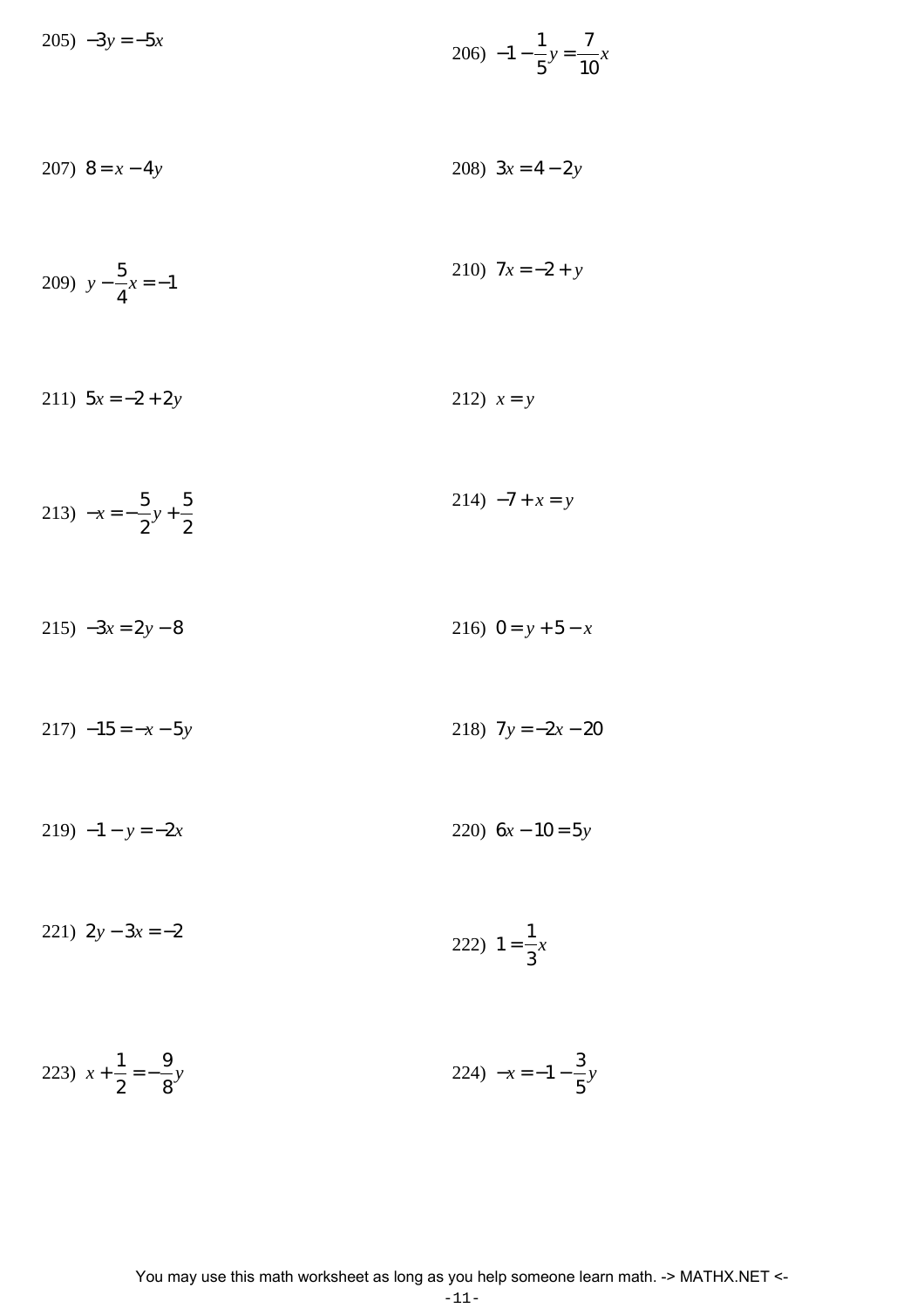225) 
$$
2 - y = 0
$$
  
\n226)  $x + y = 3$   
\n227)  $4 - y + x = 0$   
\n228)  $3x + 9y = 0$   
\n229)  $-y - 4x = 4$   
\n230)  $-8 = -2y + 3x$   
\n231)  $-3x = 8 + 2y$   
\n233)  $-6x + 2y + 6 = 0$   
\n234)  $0 = -15 - 3y + 10x$   
\n235)  $x = \frac{1}{3}y + \frac{2}{3}$   
\n236)  $0 = -7x + 5y + 15$   
\n237)  $4x = -10y$   
\n238)  $12x = 2 - 2y$   
\n239)  $y - 2x = 3$   
\n241)  $0 = -5 + 5y + 4x$   
\n242)  $0 = -x - 6 + 2y$   
\n243)  $5 + 4x = y$   
\n244)  $15 - 3y - 9x = 0$   
\n245)  $\frac{1}{4}y = 1 + \frac{7}{20}x$   
\n246)  $-\frac{2}{5}x = -1 + \frac{1}{2}y$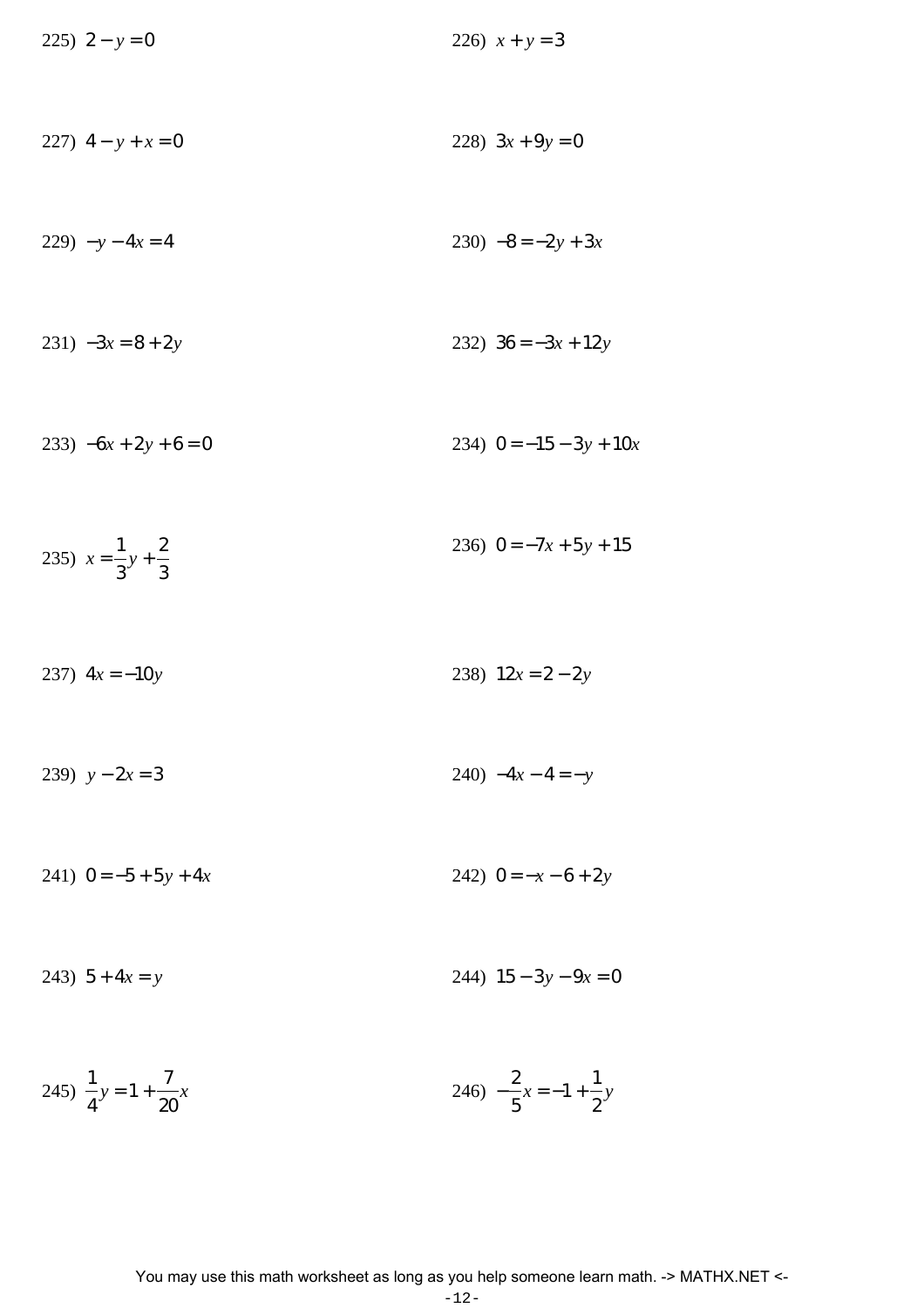247)  $0 = 2y + 6 - x$ 248)  $-x = 4y + 4$ 

$$
249) -3x + 6 + 9y = 0
$$
  
250)  $4x = -1 - y$ 

251)  $0 = 15 + 4y + 3x$ 252)  $2 + x = y$ 

253) 
$$
x - \frac{5}{4}y + \frac{5}{4} = 0
$$
  
254)  $-15 - 7x + 5y = 0$ 

 $255) -3 = -x - 3y$ 256)  $5x = 5 - y$ 

$$
257) -4x - 5y = 10
$$
  
258) 0 = -1 -  $\frac{1}{5}y - \frac{7}{25}x$ 

$$
259) -x - \frac{12}{5} = -\frac{4}{5}y
$$

$$
261) -y = 4 \qquad \qquad 262) -15 = x + 3y
$$

 $264) -y - 1 = -6x$  $263) -1 = y + x$ 

#### 265)  $0 = 5y - 2x$ 266)  $2y - 2 = 0$

$$
267) 2x = y \t\t\t\t\t268) -6 - 3y - x = 0
$$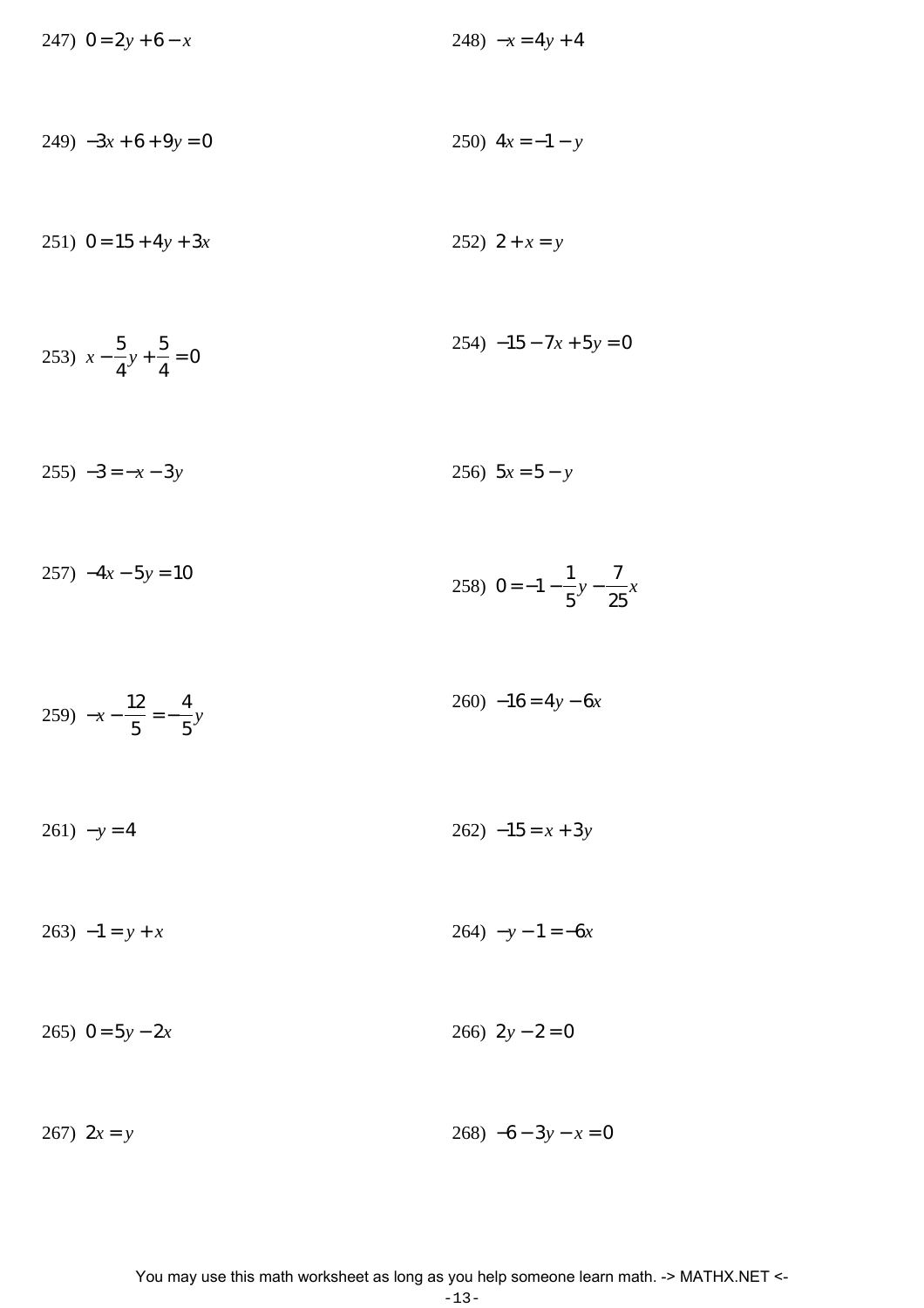269)  $36 + 12y = -15x$ 

271) 
$$
-x + \frac{8}{5} = \frac{2}{5}y
$$
 272)  $-11 + 9y = -5x$ 

$$
273) -14x = 6y + 58 \qquad 274) \quad 2x = -5y - 10
$$

$$
275) -23 - 3y = 7x \qquad 276) -7 = 9y + 5x
$$

$$
277) -1 + \frac{4}{5}y = x \tag{278} \quad 6x = 10y
$$

280)  $0 = 4x - 3y$ 279)  $2x = -8 - 3y$ 

 $281) -3y + 5x = -3$ 282)  $-4 + x = 0$ 

$$
283) -x - 8 = -2y \qquad \qquad 284) -5y = -x - 10
$$

285)  $3x + \frac{15}{2} = -\frac{3}{2}y$ 286)  $15 = x + 3y$ 

287)  $5y = -20 + x$ 288)  $2y = 5x$ 

289)  $0 = x - 4 - 2y$ 290)  $9x = 2y - 8$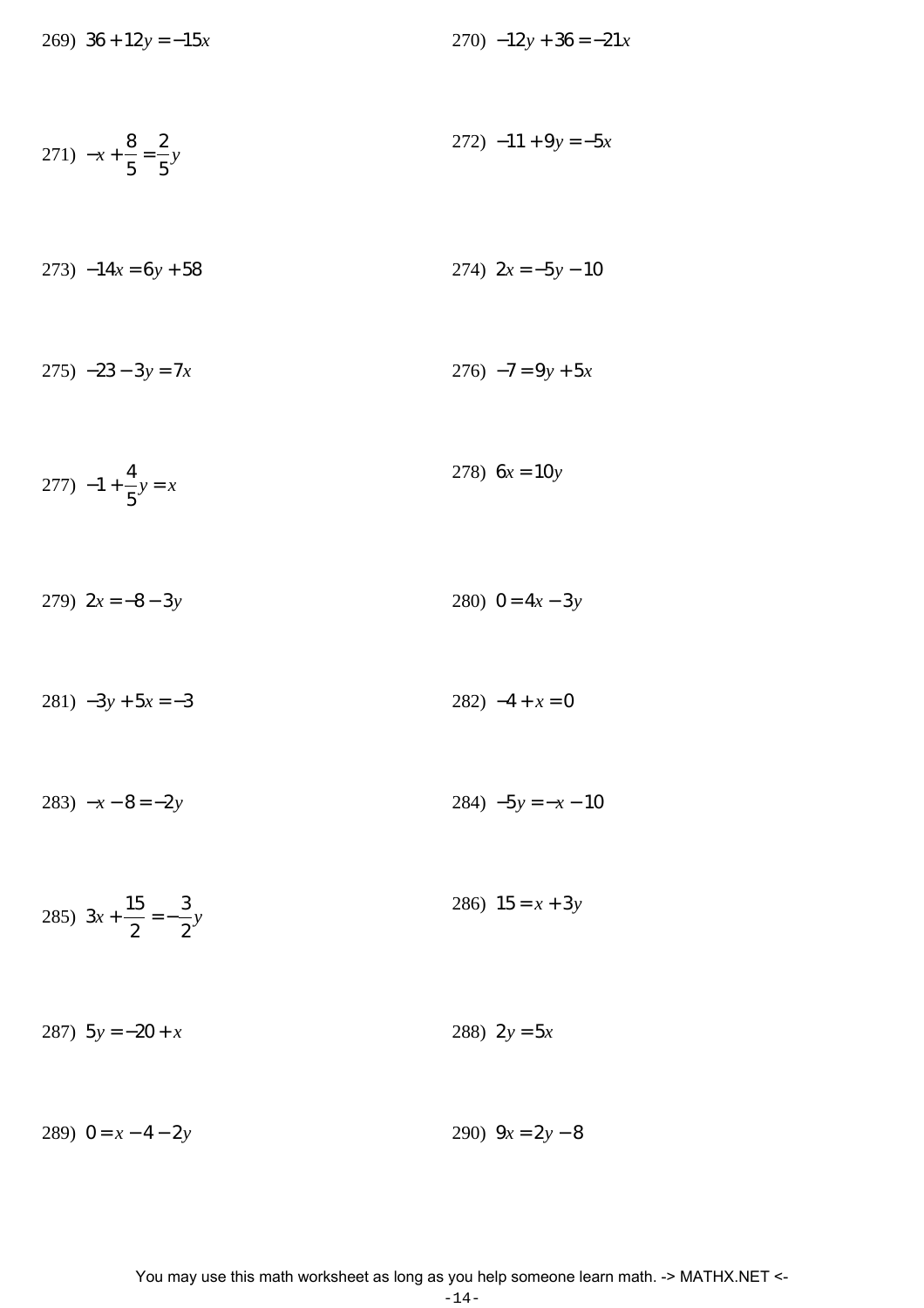291)  $x = 1 + y$  292)  $0 = x - 1$ 

293) 
$$
y - 1 = 2x
$$
 294)  $-y = -3x + 4$ 

295)  $2y + 10 = 3x$  296)  $0 = -x - 19 - 5y$ 

$$
297) -\frac{6}{5} = -x + \frac{3}{5}y
$$
  
298) -8y = 8 - 2x

299) 
$$
1 - \frac{7}{16}x = \frac{3}{16}y
$$
 300)  $-x + 1 = y$ 

301) through: 
$$
(-1, -5)
$$
 and  $(0, 1)$  302) through:  $(1, 5)$  and  $(0, 4)$ 

303) through: 
$$
(0, 3)
$$
 and  $(-4, 2)$  304) through:  $(0, 5)$  and  $(-5, -4)$ 

305) through: 
$$
(-2, 1)
$$
 and  $(0, 4)$  306) through:  $(0, -4)$  and  $(-1, -1)$ 

307) through:  $(3, 3)$  and  $(0, 5)$  308) through:  $(0, 3)$  and  $(4, -3)$ 

309) through:  $(-2, 1)$  and  $(-1, -2)$  310) through:  $(-2, -5)$  and  $(2, -1)$ 

311) through:  $(-2, 0)$  and  $(-2, -2)$  312) through:  $(-4, -4)$  and  $(-1, -3)$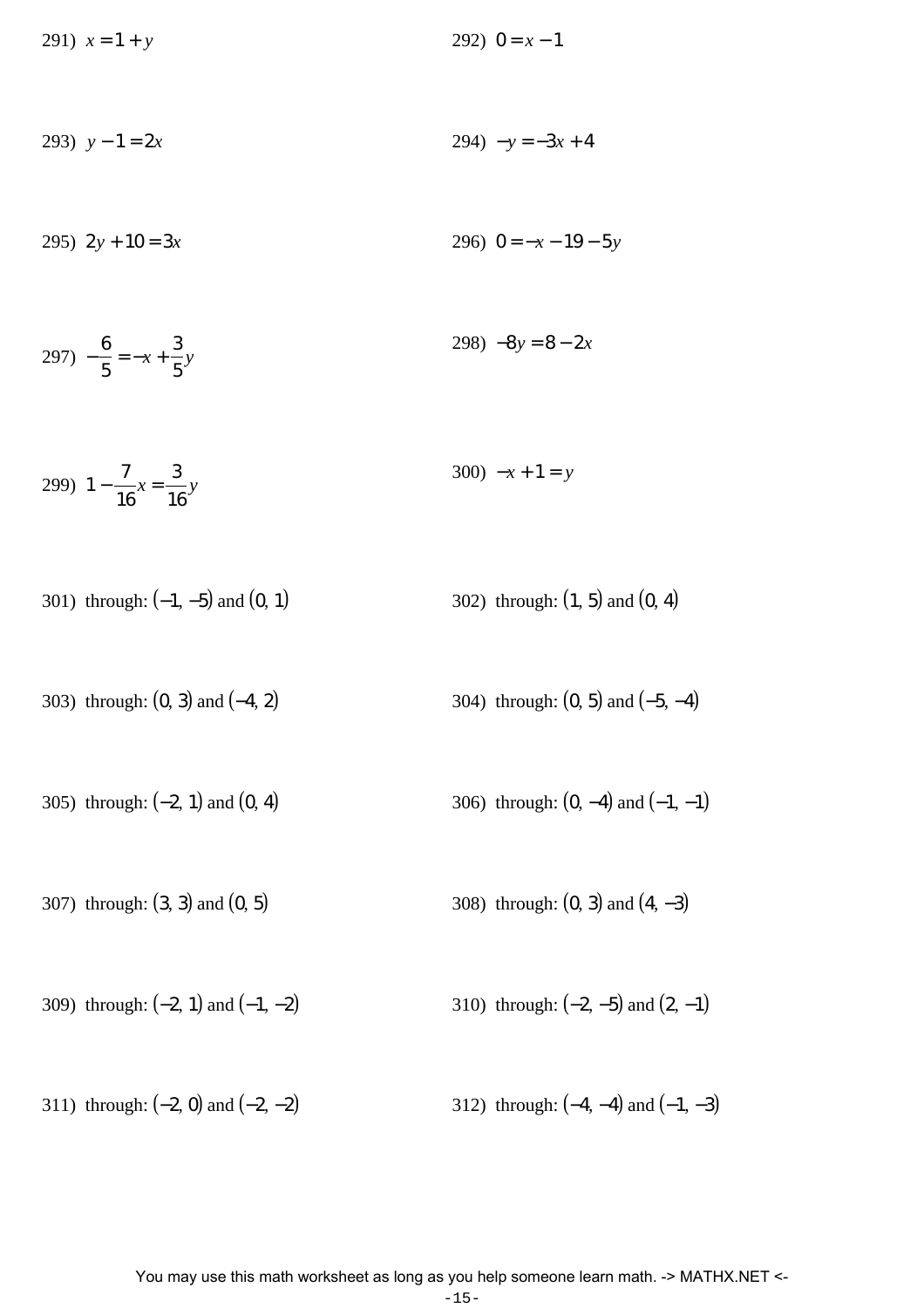| 313) through: $(-1, 4)$ and $(2, -3)$ | 314) through: $(1, -2)$ and $(1, 1)$ |
|---------------------------------------|--------------------------------------|
|---------------------------------------|--------------------------------------|

- 315) through:  $(-2, -1)$  and  $(-5, -2)$  316) through:  $(0, 3)$  and  $(-3, -1)$
- 317) through:  $(-2, 5)$  and  $(-3, 4)$  318) through:  $(3, 5)$  and  $(3, -3)$
- 319) through:  $(5, 1)$  and  $(-2, -1)$  320) through:  $(-3, 1)$  and  $(4, 2)$
- 321) through:  $(-3, -3)$  and  $(-5, -5)$  322) through:  $(-3, 2)$  and  $(-2, -4)$
- 323) through:  $(-2, 2)$  and  $(2, -5)$  324) through:  $(-1, -5)$  and  $(-4, 0)$
- 325) through:  $(5, -2)$  and  $(-4, -1)$  326) through:  $(-3, 5)$  and  $(3, -4)$
- 327) through:  $(1, -4)$  and  $(0, -1)$  328) through:  $(-5, 2)$  and  $(0, -2)$
- 329) through:  $(4, -2)$  and  $(0, -1)$  330) through:  $(0, 0)$  and  $(-3, 1)$
- 331) through:  $(0, 2)$  and  $(2, 4)$  332) through:  $(-1, 0)$  and  $(0, 3)$
- 333) through:  $(-3, -5)$  and  $(0, 4)$  334) through:  $(0, 1)$  and  $(5, -3)$
- 335) through:  $(0, 4)$  and  $(4, 3)$  336) through:  $(-5, -4)$  and  $(0, 3)$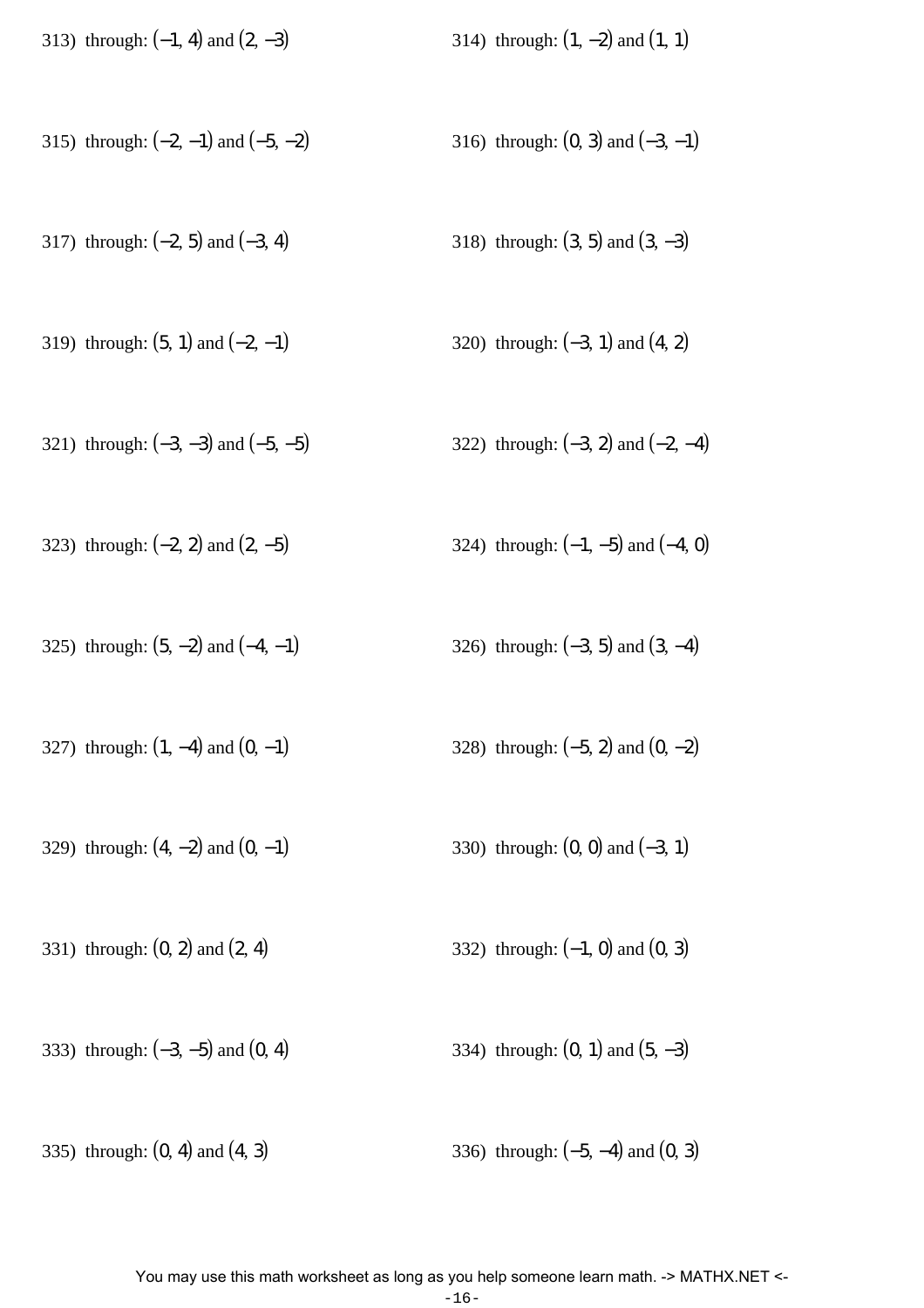| 337) through: $(-5, 2)$ and $(0, -5)$  | 338) through: $(1, -3)$ and $(5, -4)$  |
|----------------------------------------|----------------------------------------|
| 339) through: $(0, -5)$ and $(-3, 5)$  | 340) through: $(5, -4)$ and $(-5, -1)$ |
| 341) through: $(4, -2)$ and $(0, 0)$   | 342) through: $(5, 4)$ and $(-3, -3)$  |
| 343) through: $(5, -1)$ and $(0, 5)$   | 344) through: $(4, 2)$ and $(-5, 2)$   |
| 345) through: $(0, 1)$ and $(4, 0)$    | 346) through: $(4, 1)$ and $(-5, 3)$   |
| 347) through: $(2, 5)$ and $(3, -5)$   | 348) through: $(4, -5)$ and $(-4, 0)$  |
| 349) through: $(4, -2)$ and $(-5, 4)$  | 350) through: $(-2, 5)$ and $(3, 2)$   |
| 351) through: $(1, -3)$ and $(2, -3)$  | 352) through: $(1, 4)$ and $(0, -2)$   |
| 353) through: $(0, -2)$ and $(-2, 0)$  | 354) through: $(4, 0)$ and $(-1, 4)$   |
| 355) through: $(-5, -4)$ and $(0, -1)$ | 356) through: $(3, 3)$ and $(0, -1)$   |
| 357) through: $(3, 4)$ and $(-3, -3)$  | 358) through: $(0, 1)$ and $(-4, 1)$   |
| 359) through: $(0, 1)$ and $(-3, 2)$   | 360) through: $(2, -2)$ and $(0, 2)$   |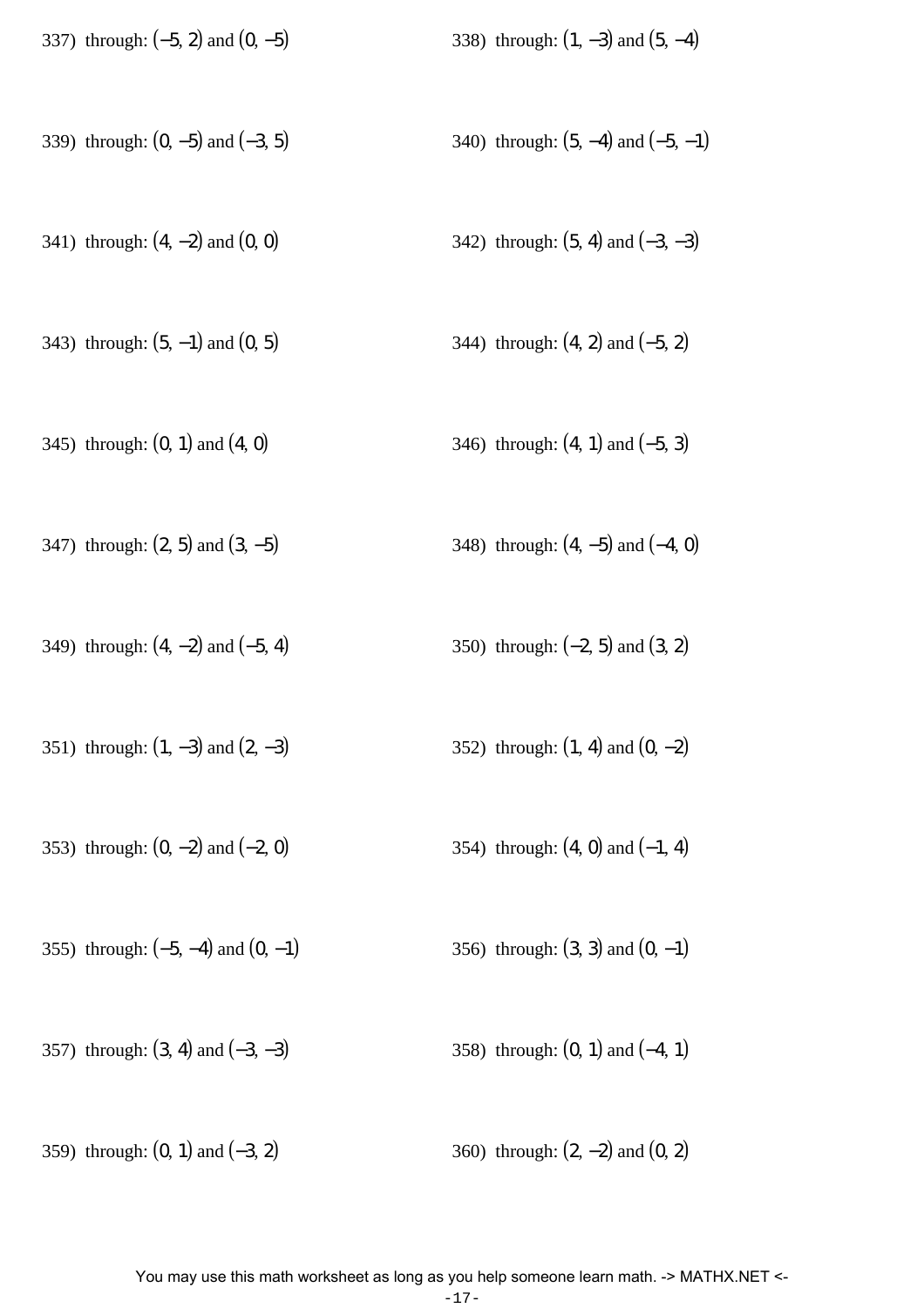| 361) through: $(0, 3)$ and $(-2, -5)$   | 362) through: $(5, -5)$ and $(3, 0)$   |
|-----------------------------------------|----------------------------------------|
| 363) through: $(-4, 2)$ and $(0, 5)$    | 364) through: $(-4, 1)$ and $(0, -5)$  |
| 365) through: $(4, 1)$ and $(0, -5)$    | 366) through: $(0, 5)$ and $(-4, -4)$  |
| 367) through: $(-4, 1)$ and $(0, 2)$    | 368) through: $(4, -4)$ and $(0, 2)$   |
| 369) through: $(3, -3)$ and $(0, 5)$    | 370) through: $(2, -1)$ and $(0, 3)$   |
| 371) through: $(0, -2)$ and $(4, 3)$    | 372) through: $(0, 5)$ and $(2, 1)$    |
| 373) through: $(-4, -2)$ and $(1, -4)$  | 374) through: $(-1, 3)$ and $(-2, 4)$  |
| 375) through: $(4, -1)$ and $(4, 4)$    | 376) through: $(0, -3)$ and $(-5, 0)$  |
| 377) through: $(-1, -3)$ and $(0, 5)$   | 378) through: $(-3, -5)$ and $(-1, 5)$ |
| 379) through: $(-1, -4)$ and $(-2, -1)$ | 380) through: $(5, 3)$ and $(-1, -1)$  |
| 381) through: $(-4, -3)$ and $(-4, -2)$ | 382) through: $(-1, -4)$ and $(1, 3)$  |
| 383) through: $(0, -2)$ and $(1, -2)$   | 384) through: $(0, -2)$ and $(3, 3)$   |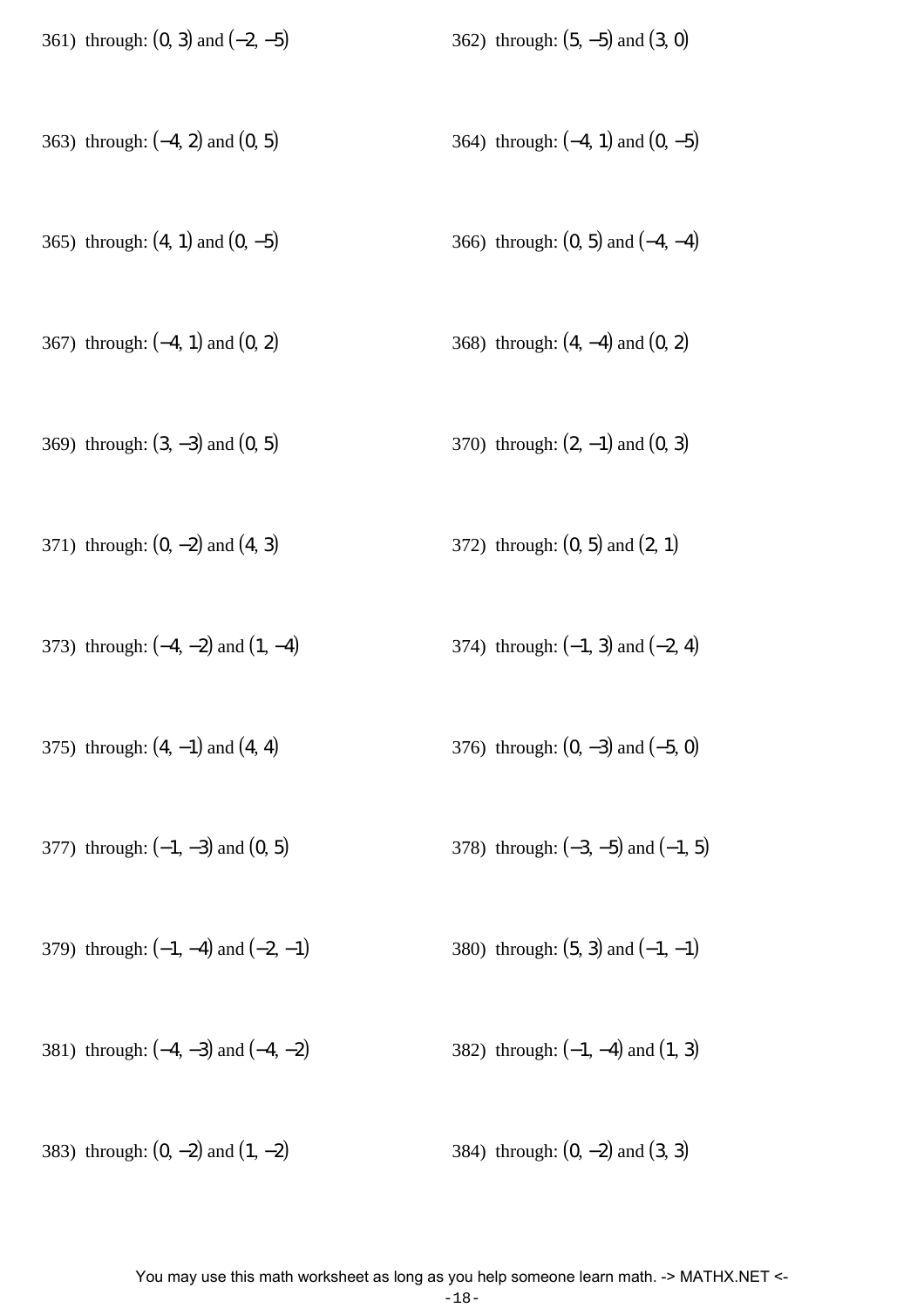|  |  | 385) through: $(3, -2)$ and $(0, 1)$ | 386) through: $(0, 0)$ and $(5, 2)$ |  |
|--|--|--------------------------------------|-------------------------------------|--|
|--|--|--------------------------------------|-------------------------------------|--|

- 387) through: (−1, 4) and (0, 1) 388) through: (−3, −4) and (−3, 4)
- 389) through: (0, 0) and (−3, −5) 390) through: (3, −4) and (−2, 2)
- 391) through: (0, 2) and (4, −3) 392) through: (−3, 0) and (0, 4)
- 393) through: (−4, −1) and (0, −5) 394) through: (3, −4) and (0, 4)
- 395) through:  $(-5, -3)$  and  $(-3, 1)$  396) through:  $(-1, -2)$  and  $(-4, 1)$
- 397) through:  $(3, 3)$  and  $(0, -5)$  398) through:  $(1, -1)$  and  $(-5, -5)$
- 399) through:  $(-4, 4)$  and  $(2, -3)$  400) through:  $(5, -2)$  and  $(-5, -3)$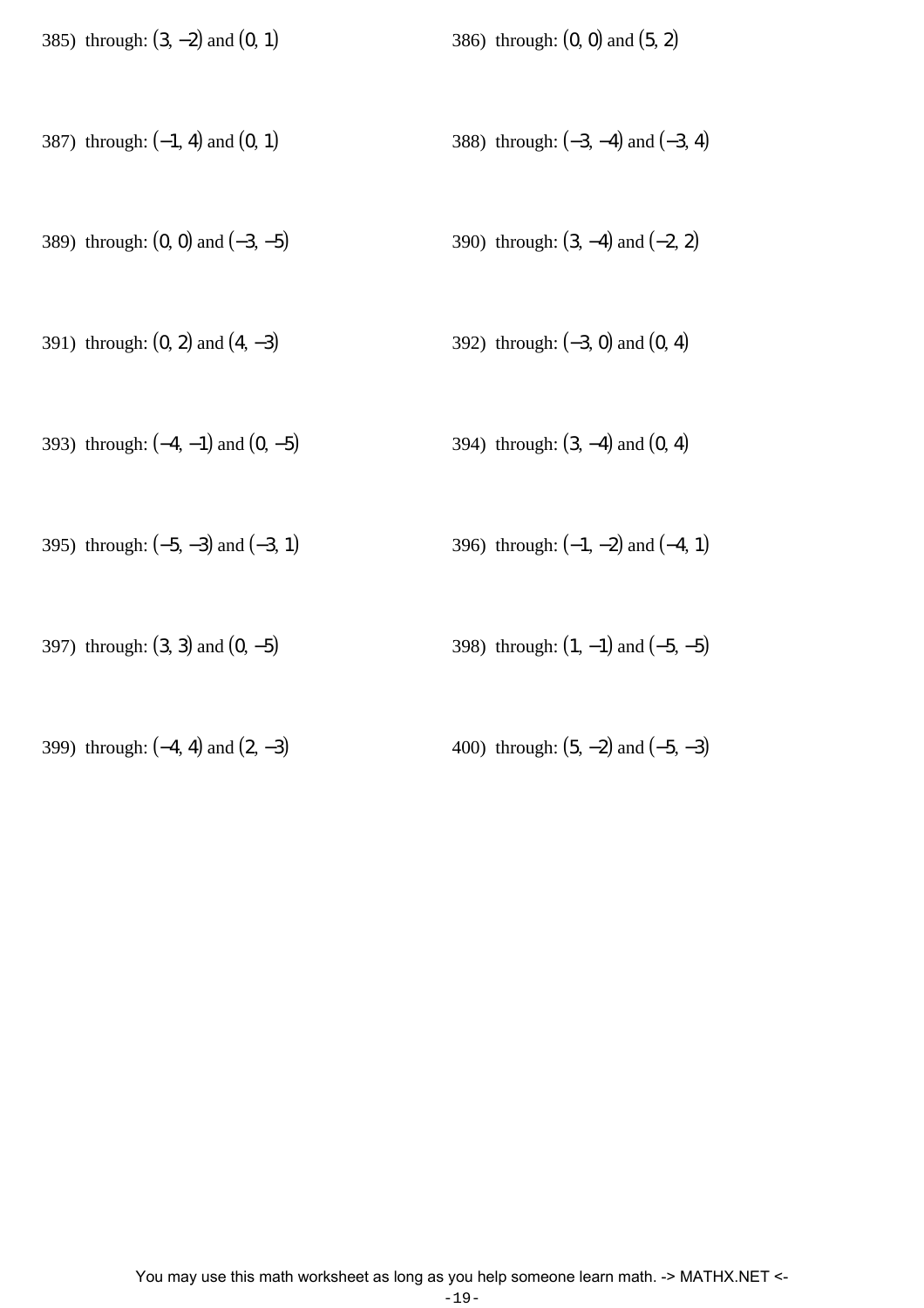### Writing linear equations

### **Convert each given equations into the slope-intercept form of the equation of each line.**

1) Slope =  $-1$ , y-intercept =  $-1$  $y = -x - 1$ 2) Slope  $=$ 1 2  $,$  y-intercept = 4 *y* = 1 2 *x* + 4 3) Slope = 2, y-intercept =  $-5$  $y = 2x - 5$ 4) Slope  $=$ 2 5  $,$  y-intercept = 1 *y* = 2 5 *x* + 1 5) Slope  $=$ 6 5  $,$  y-intercept = 3 *y* = 6 5 *x* + 3 6) Slope = 7, y-intercept = 2  $y = 7x + 2$ 7) Slope  $=$ 5 3  $,$  y-intercept = 0 *y* = 5 3 *x* 8) Slope  $=$ 9 5  $,$  y-intercept = 4 *y* = 9 5 *x* + 4 9) Slope  $=$ 1 5  $,$  y-intercept =  $-3$ *y* = 1 5 *x* − 3 10) Slope =  $-3$ , y-intercept =  $-5$ *y* = −3*x* − 5 11) Slope = 2, y-intercept =  $5$  $y = 2x + 5$ 12) Slope  $=$ 6 5  $,$  y-intercept =  $-4$ *y* = 6 5 *x* − 4 13) Slope =  $-5$ , y-intercept =  $5$ *y* = −5*x* + 5 14) Slope  $=-$ 9 2  $,$  y-intercept = 5 *y* = − 9 2 *x* + 5 15) Slope = 1, y-intercept =  $-2$  $y = x - 2$ 16) Slope  $=-$ 1 5  $,$  y-intercept =  $-2$ *y* = − 1 5 *x* − 2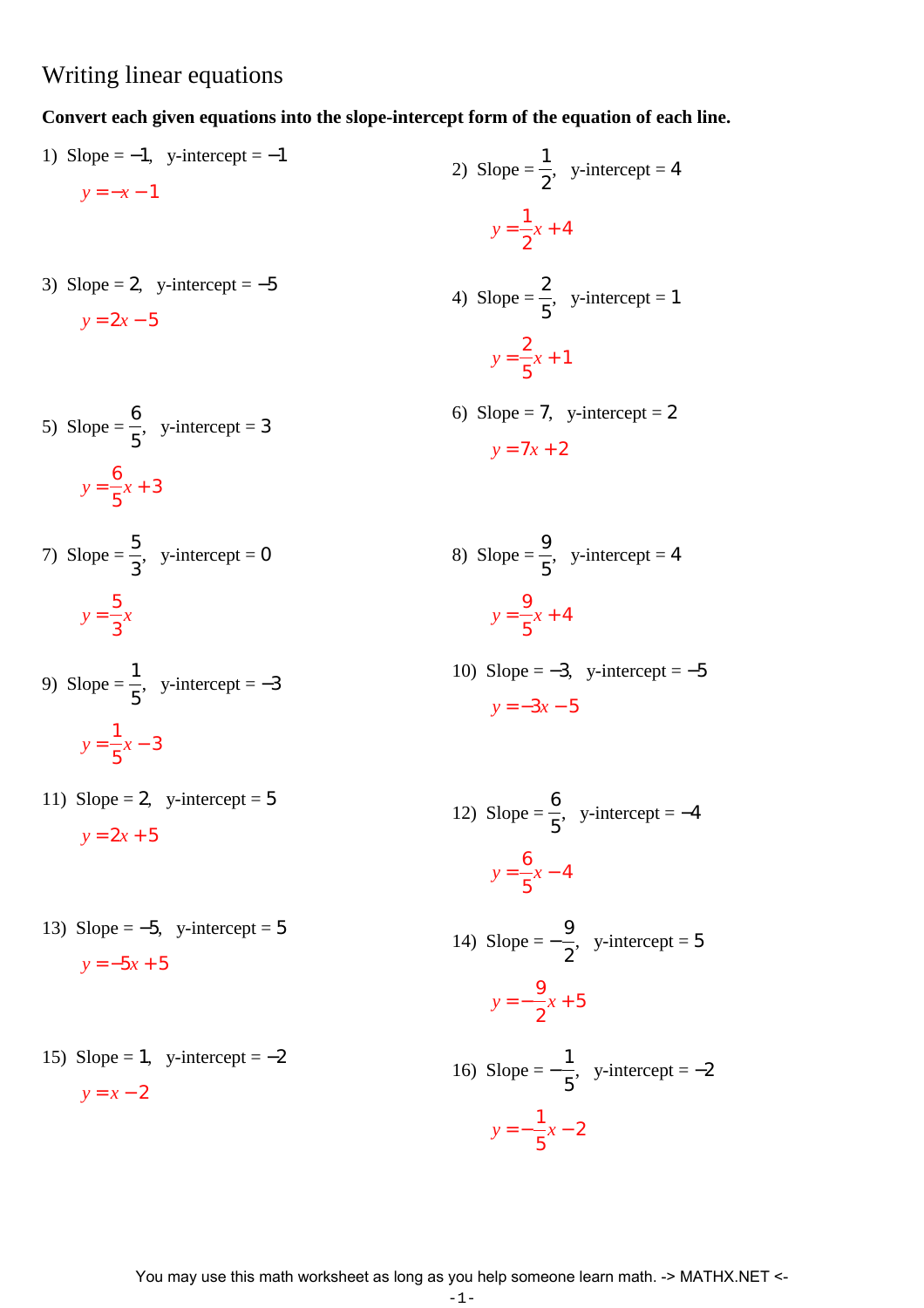17) Slope =  $-4$ , y-intercept =  $-1$  $y = -4x - 1$ 

19) Slope = 
$$
\frac{3}{5}
$$
, y-intercept = 0  

$$
y = \frac{3}{5}x
$$

21) Slope = 
$$
-\frac{3}{2}
$$
, y-intercept = -5  

$$
y = -\frac{3}{2}x - 5
$$

- 23) Slope  $=-$ 3 5  $,$  y-intercept = 0 *y* = − 3 5 *x*
- $25)$  Slope =  $-$ 4 3  $,$  y-intercept = 4 *y* = − 4 3 *x* + 4
- 27) Slope = 1, y-intercept =  $-4$  $y = x - 4$

29) Slope = 
$$
\frac{2}{3}
$$
, y-intercept = -2  

$$
y = \frac{2}{3}x - 2
$$

- 31) Slope = 1, y-intercept = 2  $y = x + 2$
- 33) Slope =  $-4$ , y-intercept =  $-4$  $y = -4x - 4$

18) Slope = 
$$
-\frac{3}{4}
$$
, y-intercept = 0  
\n $y = -\frac{3}{4}x$   
\n20) Slope = -2, y-intercept = -5  
\n $y = -2x - 5$   
\n22) Slope = 4, y-intercept = -3  
\n $y = 4x - 3$   
\n24) Slope = -5, y-intercept = 2  
\n $y = -5x + 2$ 

 $26)$  Slope = 1 2  $,$  y-intercept = 3  $y =$ 1 *x* + 3

2

28) Slope = 
$$
-\frac{7}{4}
$$
, y-intercept = 5  

$$
y = -\frac{7}{4}x + 5
$$

 $30)$  Slope = 3 2  $,$  y-intercept = 4  $y =$ 3 2 *x* + 4

32) Slope  $=-$ 1 2  $,$  y-intercept =  $-2$ *y* = − 1 2 *x* − 2 2

34) Slope = 
$$
\frac{2}{3}
$$
, y-intercept = -1  

$$
y = \frac{2}{3}x - 1
$$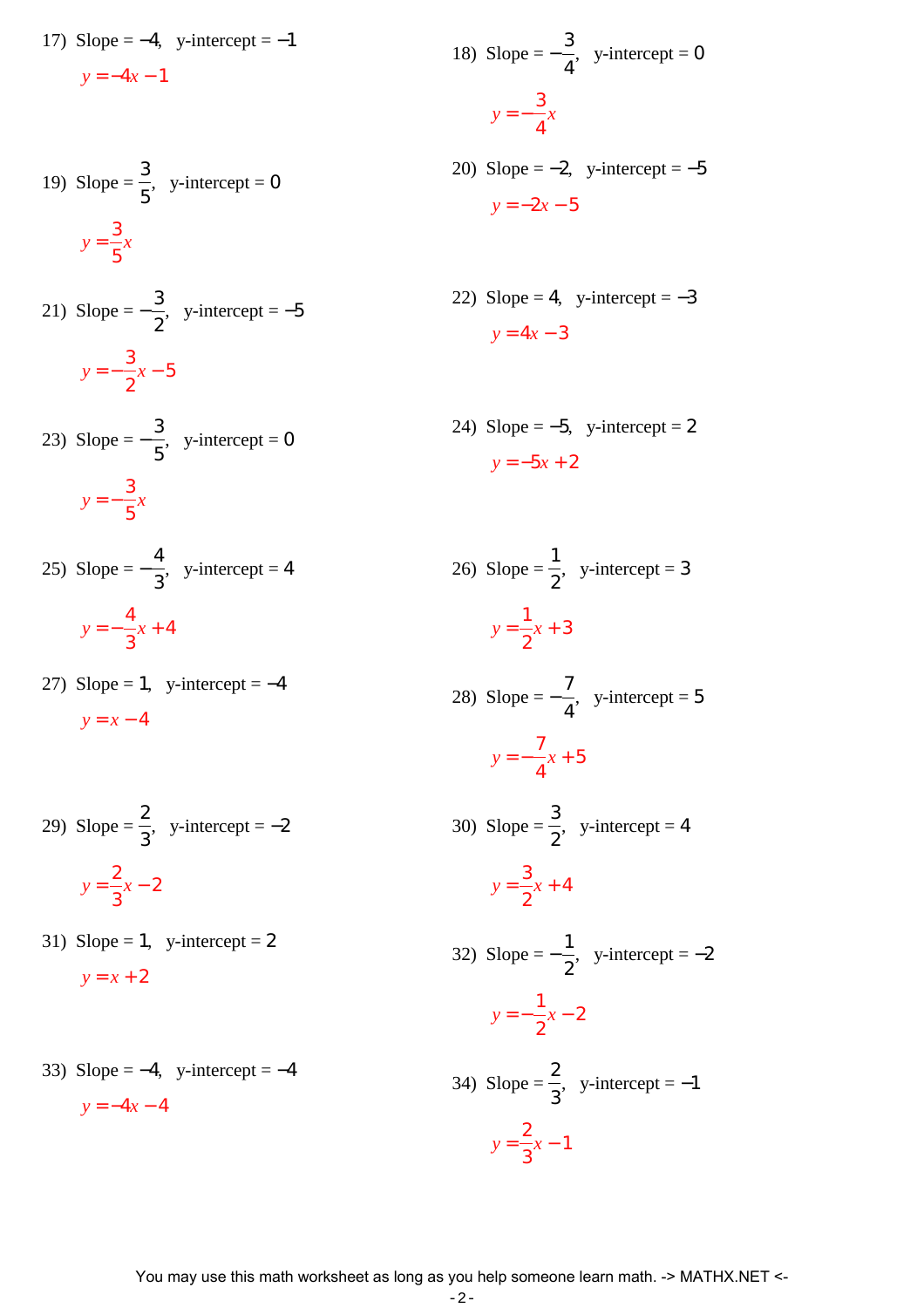35) Slope = 
$$
\frac{1}{5}
$$
, y-intercept = 3  

$$
y = \frac{1}{5}x + 3
$$

- 37) Slope = 3, y-intercept = 1  $y = 3x + 1$
- 39) Slope = 4, y-intercept = 4  $y = 4x + 4$

41) Slope = 
$$
\frac{8}{5}
$$
, y-intercept = -3  

$$
y = \frac{8}{5}x - 3
$$

43) Slope = 0, y-intercept = 1  $y = 1$ 

45) Slope = 
$$
-\frac{2}{3}
$$
, y-intercept = -5  

$$
y = -\frac{2}{3}x - 5
$$
  
47) Slope =  $\frac{3}{2}$ , y-intercept = 3

$$
y = \frac{3}{2}x + 3
$$

49) Slope = 
$$
-\frac{5}{2}
$$
, y-intercept = -2  

$$
y = -\frac{5}{2}x - 2
$$

51) Slope = 
$$
-\frac{1}{3}
$$
, y-intercept = 3  

$$
y = -\frac{1}{3}x + 3
$$

- 36) Slope = 6, y-intercept =  $-1$  $y = 6x - 1$
- 38) Slope =  $-2$ , y-intercept = 3  $y = -2x + 3$

40) Slope = 
$$
-\frac{2}{3}
$$
, y-intercept = 4  

$$
y = -\frac{2}{3}x + 4
$$

42) Slope = 0, y-intercept =  $-2$  $y = -2$ 

- 44) Slope =  $-1$ , y-intercept = 2 *y* = −*x* + 2
- 46) Slope = 3, y-intercept =  $-4$ *y* = 3*x* − 4

48) Slope = 
$$
-\frac{7}{5}
$$
, y-intercept = -5  
\n $y = -\frac{7}{5}x - 5$   
\n50) Slope =  $-\frac{1}{3}$ , y-intercept = -4  
\n $y = -\frac{1}{3}x - 4$   
\n52) Slope = 1, y-intercept = 1  
\n $y = x + 1$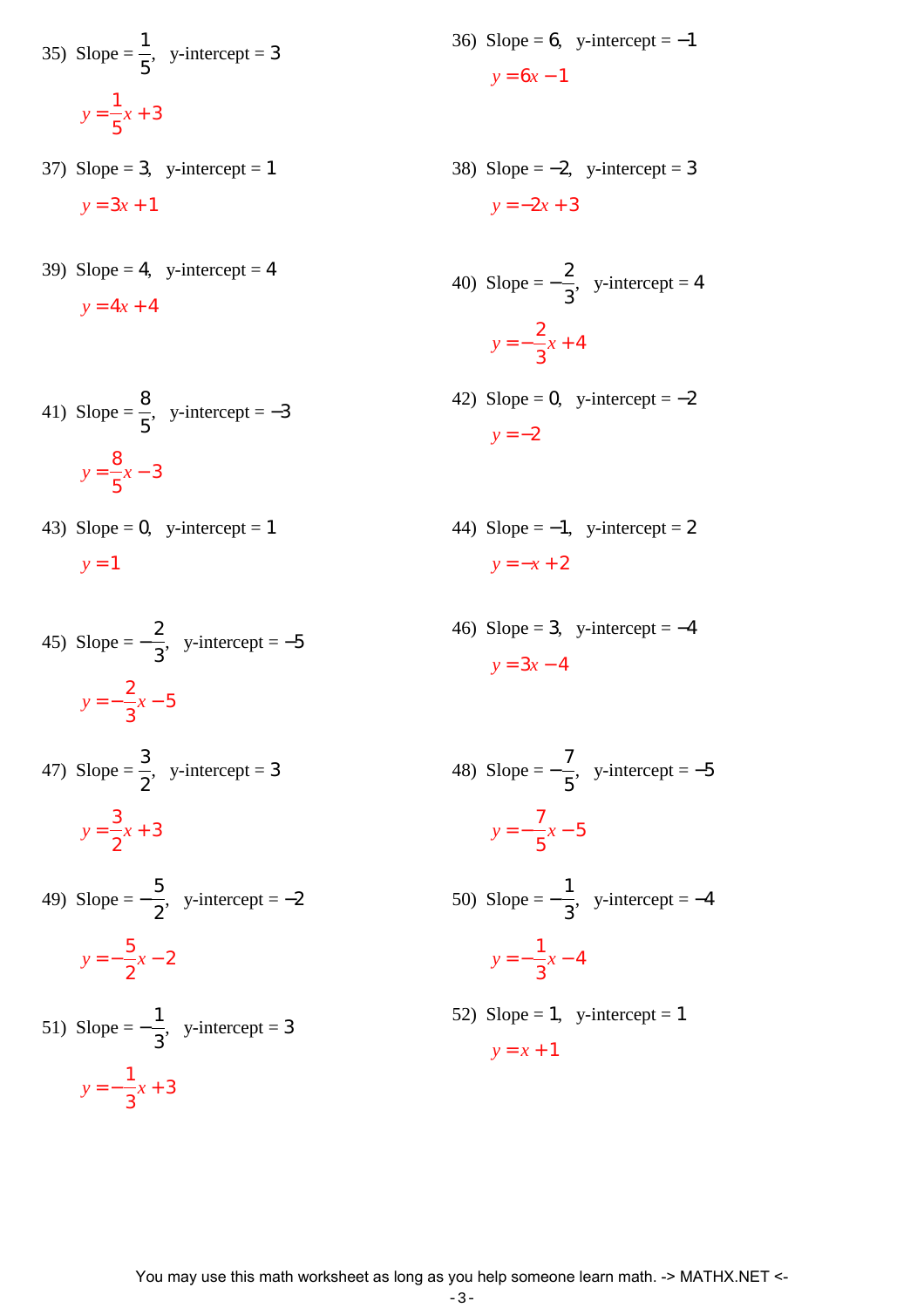53) Slope = 
$$
\frac{1}{4}
$$
, y-intercept = -3  

$$
y = \frac{1}{4}x - 3
$$

55) Slope =  $-5$ , y-intercept =  $-5$  $y = -5x - 5$ 

57) Slope = 
$$
-\frac{1}{2}
$$
, y-intercept = 0  

$$
y = -\frac{1}{2}x
$$

- 59) Slope  $=$ 4 5  $,$  y-intercept = 2 *y* = 4 5 *x* + 2
- 61) Slope = 2, y-intercept =  $-4$  $y = 2x - 4$
- 63) Slope = 1, y-intercept = 0 *y* = *x*
- 65) Slope = 6, y-intercept = 3  $y = 6x + 3$
- 67) Slope  $=$ 1 5  $,$  y-intercept = 2 *y* = 1 5 *x* + 2
- 69) Slope  $=-2$ , y-intercept  $=-1$  $y = -2x - 1$
- 71) Slope = 2, y-intercept =  $-3$  $y = 2x - 3$
- 54) Slope =  $-3$ , y-intercept = 5  $y = -3x + 5$
- 56) Slope = 2, y-intercept =  $-1$  $y = 2x - 1$

58) Slope = 
$$
-\frac{5}{2}
$$
, y-intercept = 5  
 $y = -\frac{5}{2}x + 5$ 

- 60) Slope = 2, y-intercept = 4  $y = 2x + 4$
- 62) Slope =  $-1$ , y-intercept =  $-3$  $y = -x - 3$

64) Slope = 
$$
\frac{4}{5}
$$
, y-intercept = -4  

$$
y = \frac{4}{5}x - 4
$$

66) Slope  $=$ 1 3  $,$  y-intercept = 5  $y =$ 1 3 *x* + 5

68) Slope  $=-$ 5 3  $,$  y-intercept = 1 *y* = − 5 3 *x* + 1

- 70) Slope = 2, y-intercept =  $-2$  $y = 2x - 2$
- 72) Slope =  $-1$ , y-intercept = 1  $y = -x + 1$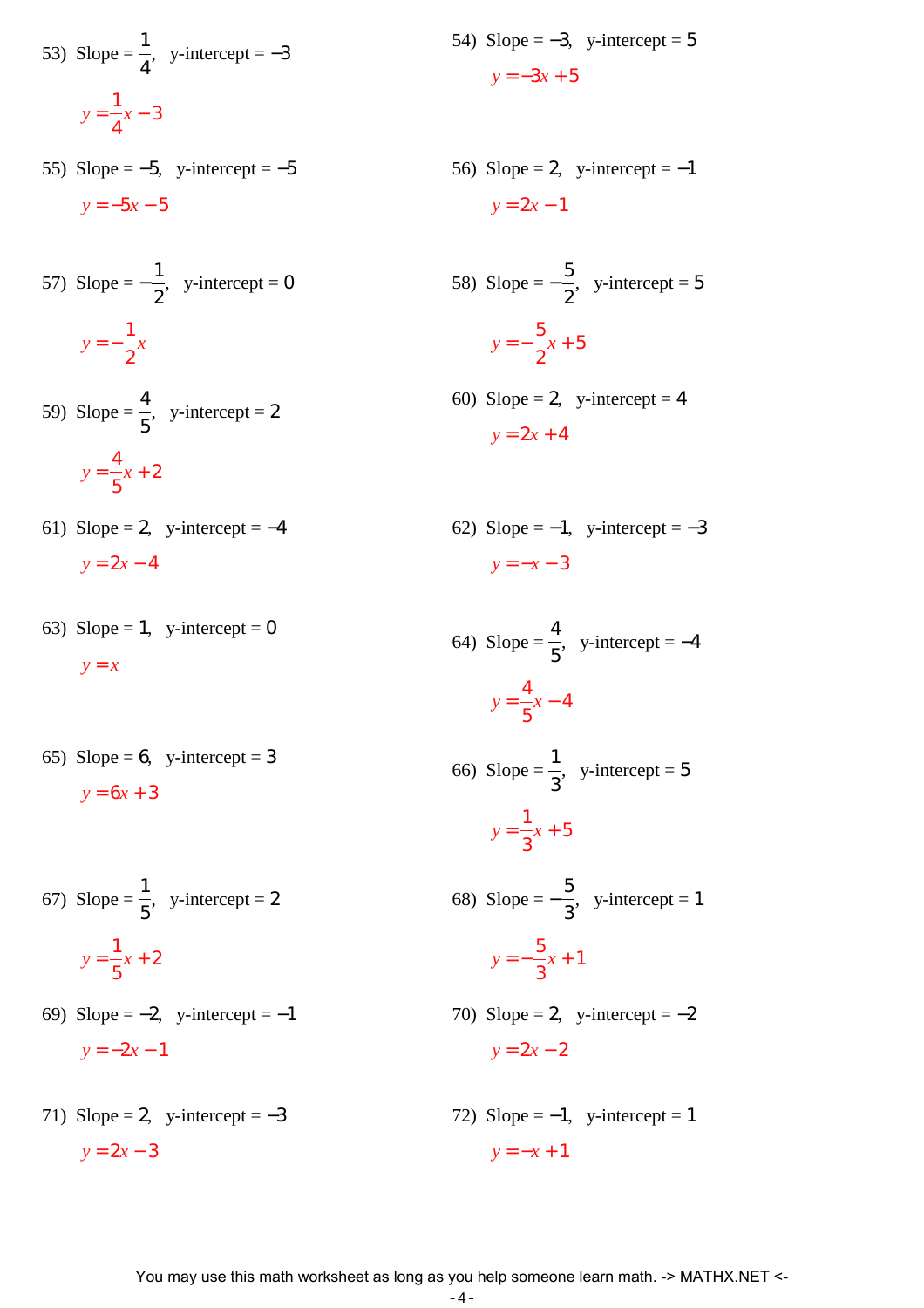73) Slope = 7, y-intercept =  $-5$ 

 $y = 7x - 5$ 

75) Slope = 
$$
\frac{8}{5}
$$
, y-intercept = 5  

$$
y = \frac{8}{5}x + 5
$$

77) Slope = 
$$
-\frac{7}{4}
$$
, y-intercept = -4  

$$
y = -\frac{7}{4}x - 4
$$

79) Slope = 4 3  $,$  y-intercept =  $-1$  $y =$ 4 3 *x* − 1

81) Slope = 
$$
-\frac{9}{2}
$$
, y-intercept = 4  
 $y = -\frac{9}{2}x + 4$ 

83) Slope  $=$ 1 3  $,$  y-intercept =  $-1$  $y =$ 1 *x* − 1

3

4

- 85) Slope  $=$ 7 4  $,$  y-intercept =  $-4$  $y =$ 7 *x* − 4
- 87) Slope  $=$ 5 4  $,$  y-intercept = 5  $y =$ 5 4 *x* + 5
- 89) Slope = 5 4  $,$  y-intercept =  $-5$  $y =$ 5 4 *x* − 5

74) Slope = 
$$
\frac{1}{3}
$$
, y-intercept = 2  
y =  $\frac{1}{3}x + 2$ 

76) Slope = − 4  $,$  y-intercept = 4 *y* = − 3 4 *x* + 4

- 78) Slope = 10, y-intercept =  $5$  $y = 10x + 5$
- 80) Slope =  $-1$ , y-intercept =  $-2$ *y* = −*x* − 2
- 82) Slope =  $-4$ , y-intercept = 3  $y = -4x + 3$

84) Slope = 
$$
-\frac{3}{5}
$$
, y-intercept = 1  
\n $y = -\frac{3}{5}x + 1$   
\n86) Slope =  $-\frac{3}{4}$ , y-intercept = -1  
\n $y = -\frac{3}{4}x - 1$   
\n88) Slope =  $-\frac{5}{3}$ , y-intercept = 3  
\n $y = -\frac{5}{3}x + 3$   
\n90) Slope = 3, y-intercept = -5  
\n $y = 3x - 5$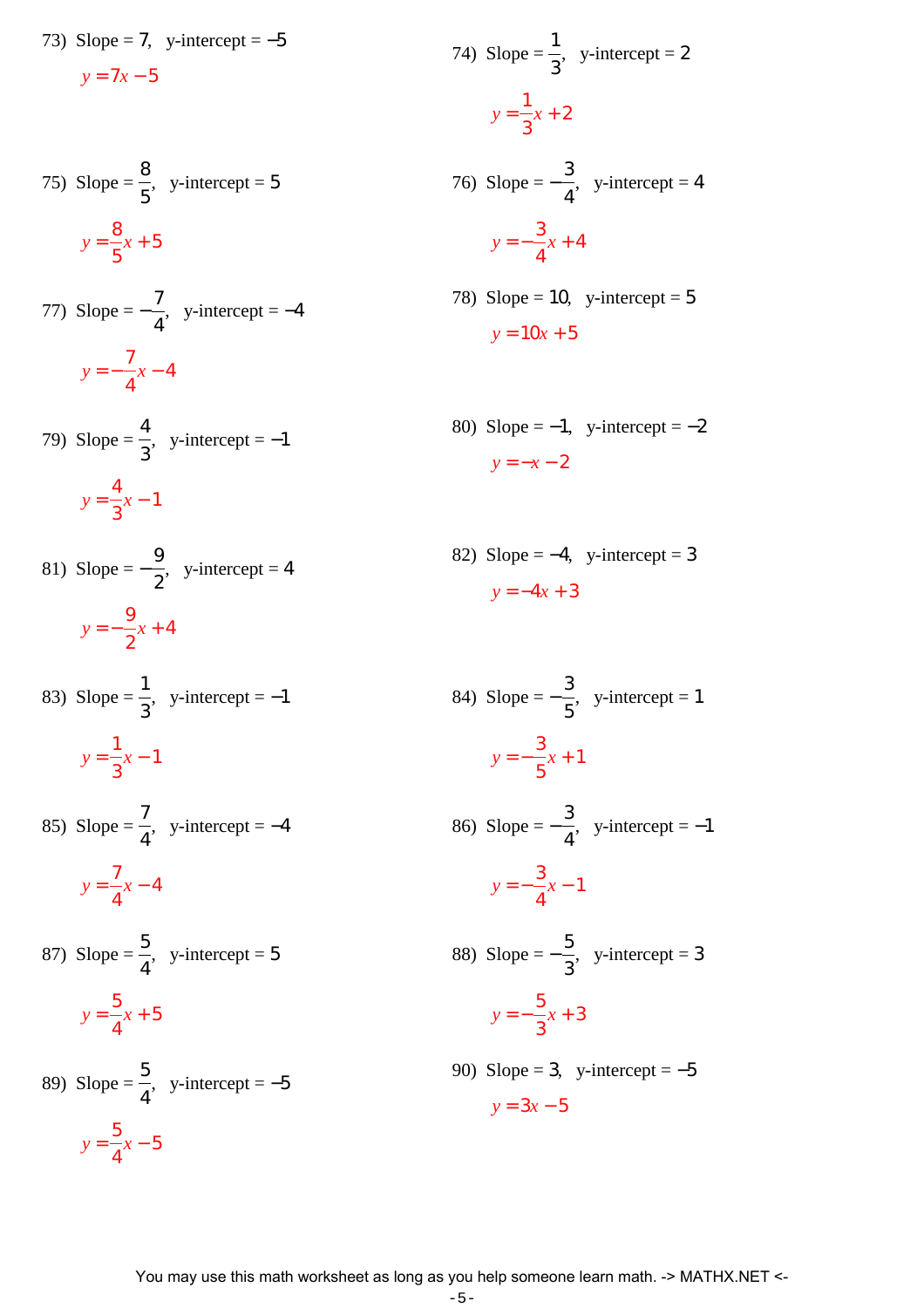91) Slope = 1, y-intercept =  $-3$ 

 $y = x - 3$ 

93) Slope = 
$$
-\frac{3}{5}
$$
, y-intercept = -3  
 $y = -\frac{3}{5}x - 3$ 

95) Slope = 
$$
\frac{1}{2}
$$
, y-intercept = 0  

$$
y = \frac{1}{2}x
$$

97) Slope = 
$$
-\frac{7}{4}
$$
, y-intercept = 4  

$$
y = -\frac{7}{4}x + 4
$$

99) Slope = 1 4  $,$  y-intercept = 2 *y* = 1 4 *x* + 2

3

101)  $x - y = 1$  $y = x - 1$ 102) 6*x* − *y* = −7  $y = 6x + 7$ 

103)  $y = 4$  $v = 4$ 

105)  $x + 2y = -6$ *y* = − 1 2 *x* − 3 106)  $x - 7y = -14$ *y* = 1 7 *x* + 2 107)  $x + y = -8$  $y = -x - 8$ 108) 13*x* − 6*y* = 30  $y =$ 13 6 *x* − 5 109)  $x + 3y = 18$ *y* = − 1 *x* + 6 110)  $y = -1$  $y = -1$ 

92) Slope = -2, y-intercept = 0  

$$
y = -2x
$$

94) Slope = 0, y-intercept =  $5$  $y = 5$ 

96) Slope = 
$$
-\frac{3}{5}
$$
, y-intercept = -2  
\n $y = -\frac{3}{5}x - 2$   
\n98) Slope =  $\frac{5}{2}$ , y-intercept = 2  
\n $y = \frac{5}{2}x + 2$   
\n100) Slope =  $-\frac{2}{3}$ , y-intercept = 3

$$
y = -\frac{2}{3}x + 3
$$

$$
y = 6x + 7
$$
  
104) 
$$
4x + y = -8
$$

$$
y = -4x - 8
$$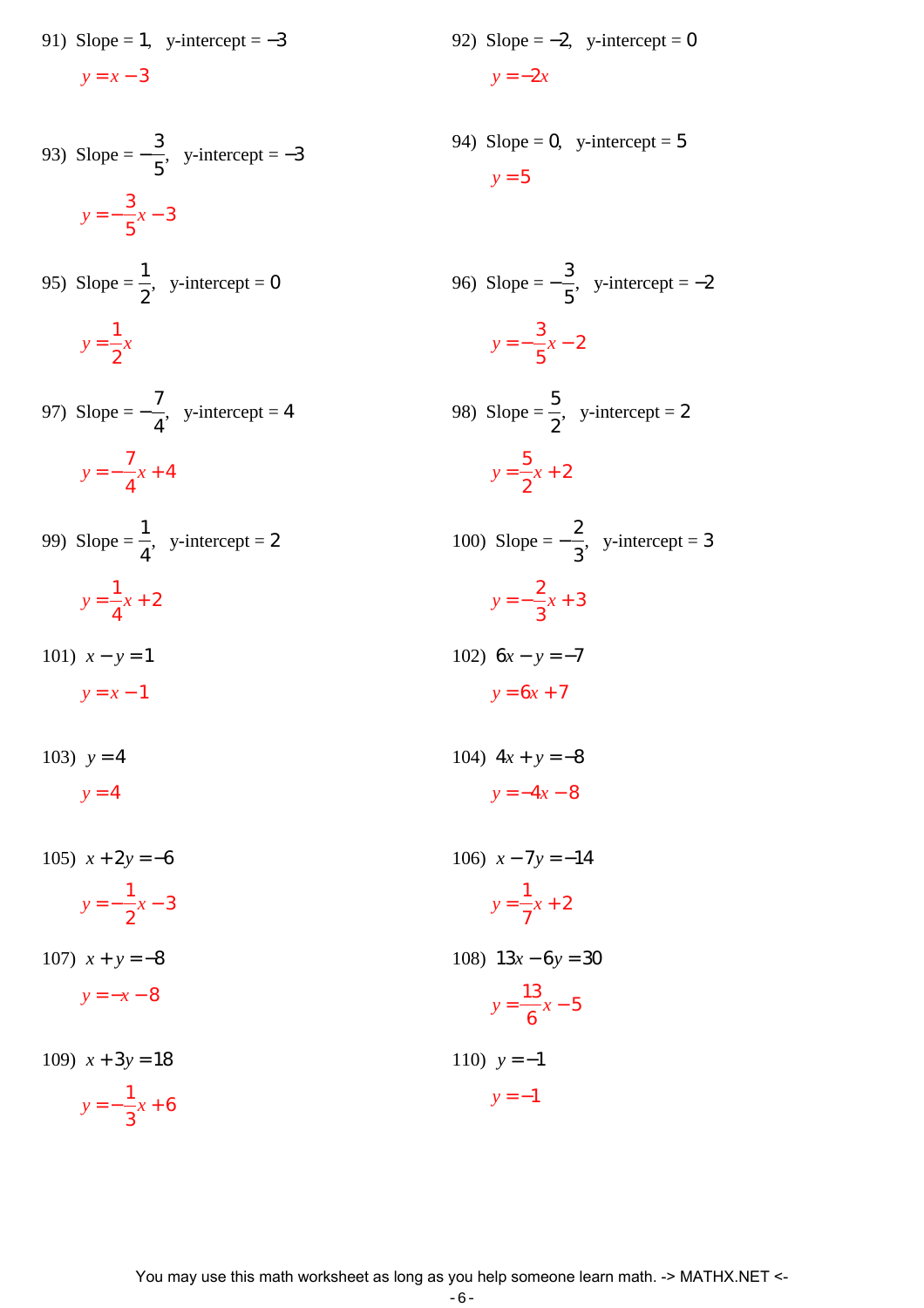| 111) $3x - y = 6$       | 112) $10x + y = -4$                |
|-------------------------|------------------------------------|
| $y = 3x - 6$            | $y = -10x - 4$                     |
| 113) $x-6y=18$          | 114) $x = -4$                      |
| $y = \frac{1}{6}x - 3$  | $x = -4$                           |
| 115) $4x + y = 6$       | 116) $x + 2y = 4$                  |
| $y = -4x + 6$           | $y=-\frac{1}{2}x+2$                |
| 117) $x = -7$           | 118) $2x + y = -6$                 |
| $x = -7$                | $y = -2x - 6$                      |
| 119) $7x + 5y = -30$    | 120) $3x + 8y = 56$                |
| $y = -\frac{7}{5}x - 6$ | $y = -\frac{3}{8}x + 7$            |
| 121) $9x - 5y = -20$    | 122) $x+6y=-17$                    |
| $y = \frac{9}{5}x + 4$  | $y = -\frac{1}{6}x - \frac{17}{6}$ |
| 123) $y = 7$            | 124) $x - 2y = 1$                  |
| $y = 7$                 | $y = \frac{1}{2}x - \frac{1}{2}$   |
| 125) $5x + 4y = 8$      | 126) $3x - 5y = 44$                |
| $y = -\frac{5}{4}x + 2$ | $y = \frac{3}{5}x - \frac{44}{5}$  |
| 127) $x - 2y = -8$      | 128) $x + y = -6$                  |
| $y = \frac{1}{2}x + 4$  | $y = -x - 6$                       |
| 129) $3x + y = -3$      | 130) $5x - 8y = 64$                |
| $y = -3x - 3$           | $y = \frac{5}{8}x - 8$             |
| 131) $12x + 5y = -40$   | 132) $10x + 3y = 18$               |
| $y=-\frac{12}{5}x-8$    | $y=-\frac{10}{3}x+6$               |
| 133) $x - 2y = 2$       | 134) $7x + y = -1$                 |
| $y = \frac{1}{2}x - 1$  | $y = -7x - 1$                      |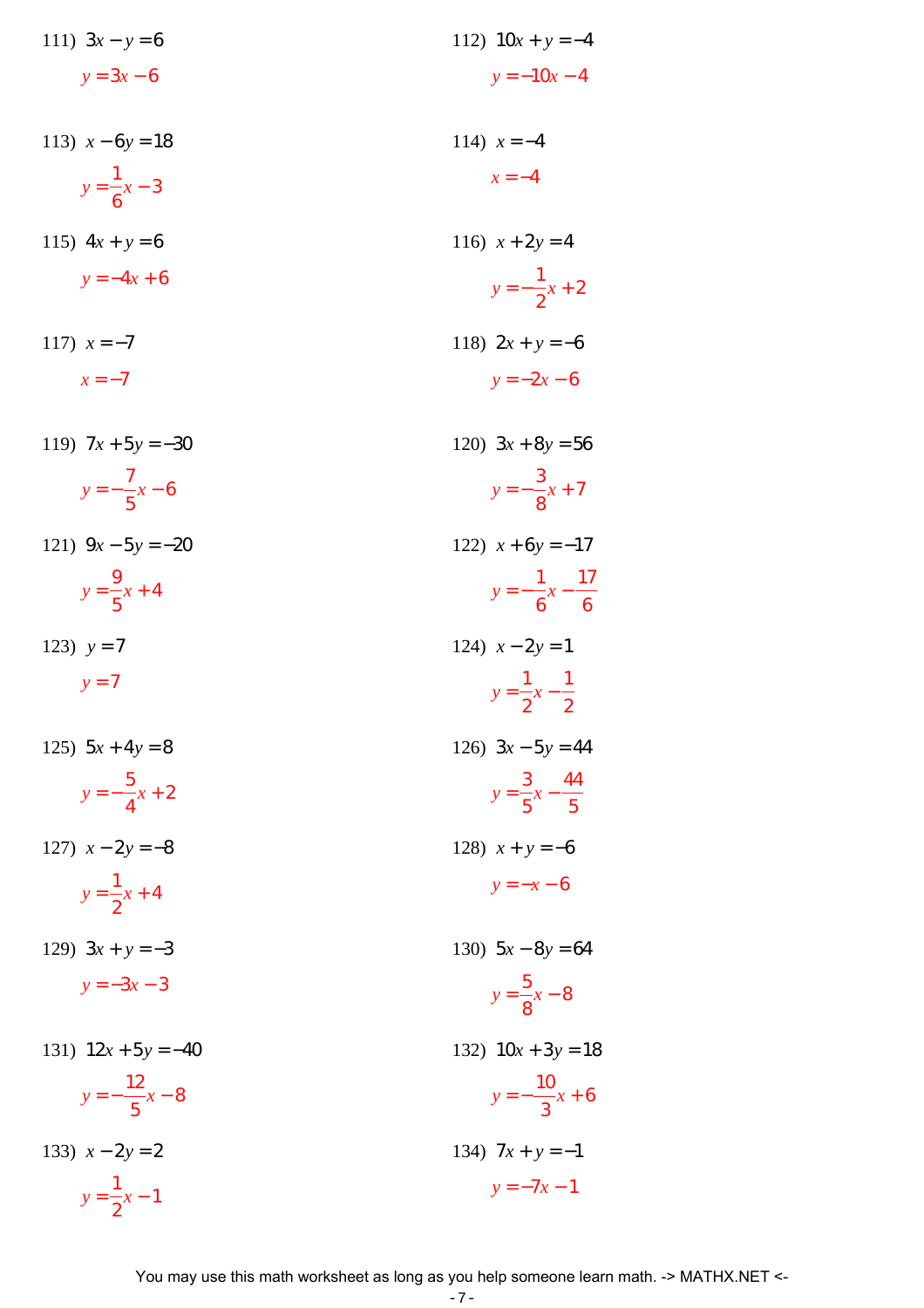| 135) $4x + 3y = -18$            | 136) $7x - y = 8$             |
|---------------------------------|-------------------------------|
| $y=-\frac{4}{3}x-6$             | $y = 7x - 8$                  |
| 137) $9x + 5y = 5$              | 138) $4x + y = -6$            |
| $y=-\frac{9}{5}x+1$             | $y = -4x - 6$                 |
| 139) $3x - 7y = 28$             | 140) $7x-4y=-24$              |
| $y = \frac{3}{7}x - 4$          | $y = \frac{7}{4}x + 6$        |
| 141) $11x - 5y = -40$           | 142) $4x - 5y = -20$          |
| $y = \frac{11}{5}x + 8$         | $y = \frac{4}{5}x + 4$        |
| 143) $x + y = 1$                | 144) $9x - 8y = 24$           |
| $y = -x + 1$                    | $y = \frac{9}{8}x - 3$        |
| 145) $4x + y = -2$              | 146) $6x + y = 4$             |
| $y = -4x - 2$                   | $y = -6x + 4$                 |
| 147) $5x - 7y = 7$              | 148) $11x + 6y = -36$         |
|                                 |                               |
| $y = \frac{5}{7}x - 1$          | $y = -\frac{11}{6}x - 6$      |
| 149) $y = 6$                    | 150) $x = 0$                  |
| $y = 6$                         | $x=0$                         |
| 151) $8x + y = -1$              | 152) $11x - 3y = -12$         |
| $y = -8x - 1$                   | $y = \frac{11}{3}x + 4$       |
| 153) $11x + 7y = 67$            | 154) $2x - y = -1$            |
| $y=-\frac{11}{7}x+\frac{67}{7}$ | $y = 2x + 1$                  |
| 155) $10x - 3y = 12$            | 156) $3x + 2y = 9$            |
| $y = \frac{10}{3}x - 4$         | $y=-\frac{3}{2}x+\frac{9}{2}$ |
| 157) $3x + 5y = 30$             | 158) $8x - 3y = -12$          |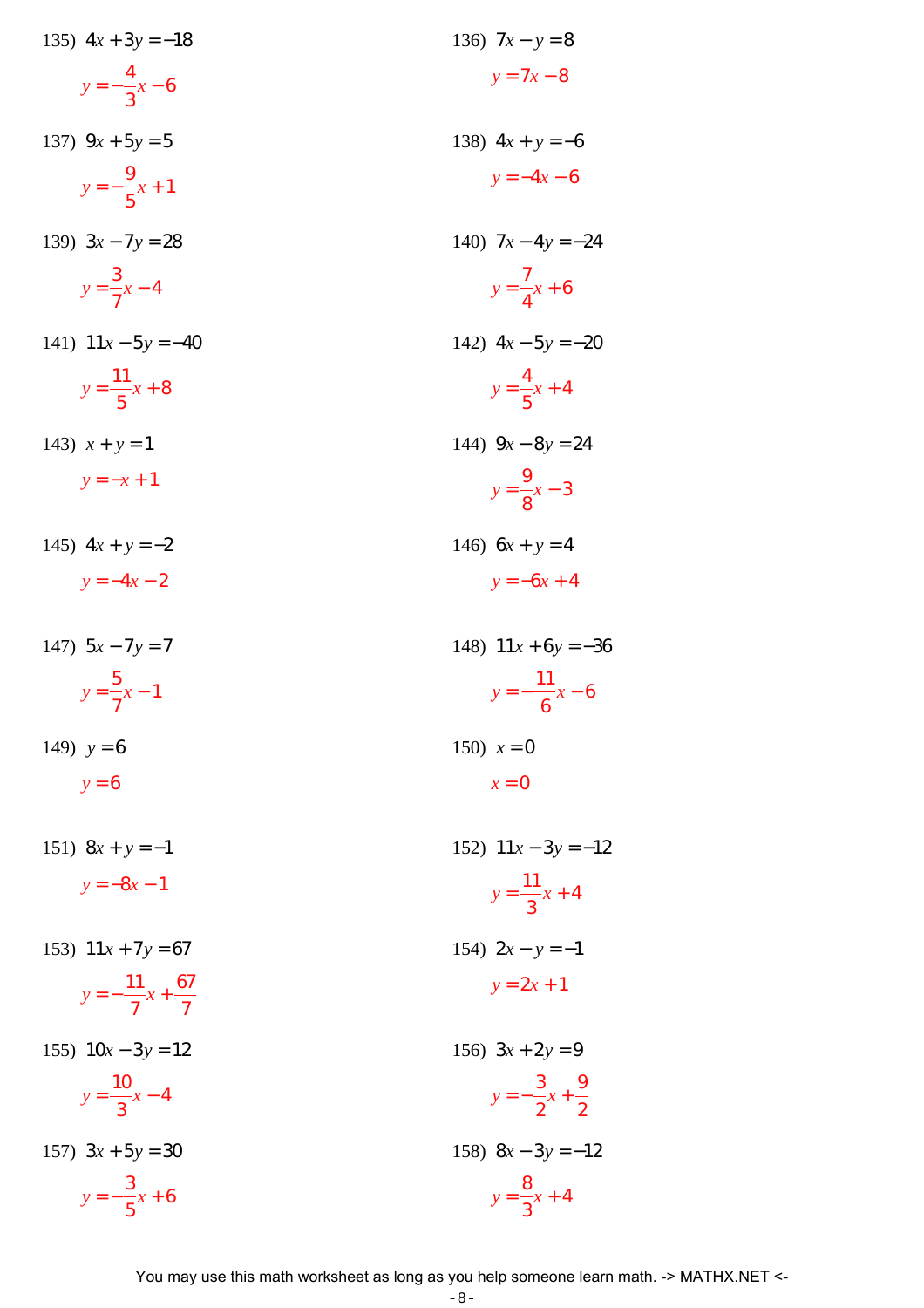| 159) $12x + 7y = -56$              | 160) $x - 6y = 12$                |
|------------------------------------|-----------------------------------|
| $y=-\frac{12}{7}x-8$               | $y = \frac{1}{6}x - 2$            |
| 161) $2x + y = -4$                 | 162) $7x - y = 1$                 |
| $y = -2x - 4$                      | $y = 7x - 1$                      |
| 163) $x + 4y = -24$                | 164) $12x + 5y = -20$             |
| $y = -\frac{1}{4}x - 6$            | $y = -\frac{12}{5}x - 4$          |
| 165) $9x + 8y = -48$               | 166) $x+6y=-12$                   |
| $y = -\frac{9}{8}x - 6$            | $y=-\frac{1}{6}x-2$               |
| 167) $6x + 5y = 40$                | 168) $3x - y = 8$                 |
| $y = -\frac{6}{5}x + 8$            | $y = 3x - 8$                      |
| 169) $x + 7y = 7$                  | 170) $11x - y = 6$                |
| $y=-\frac{1}{7}x+1$                | $y = 11x - 6$                     |
| 171) $5x + 7y = 21$                | 172) $3x - y = 4$                 |
| $y=-\frac{5}{7}x+3$                | $y = 3x - 4$                      |
| 173) $x - y = -8$                  | 174) $x = 2$                      |
| $y = x + 8$                        | $x=2$                             |
| 175) $7x + y = 15$                 | 176) $11x + 7y = 42$              |
| $y = -7x + 15$                     | $y=-\frac{11}{7}x+6$              |
| 177) $x + 2y = -14$                | 178) $5x - 9y = 23$               |
| $y=-\frac{1}{2}x-7$                | $y = \frac{5}{9}x - \frac{23}{9}$ |
| 179) $4x + 9y = 31$                | 180) $3x-4y=-32$                  |
| $y = -\frac{4}{9}x + \frac{31}{9}$ | $y = \frac{3}{4}x + 8$            |
| 181) $x = 8$                       | 182) $x = 7$                      |
| $x=8$                              | $x=7$                             |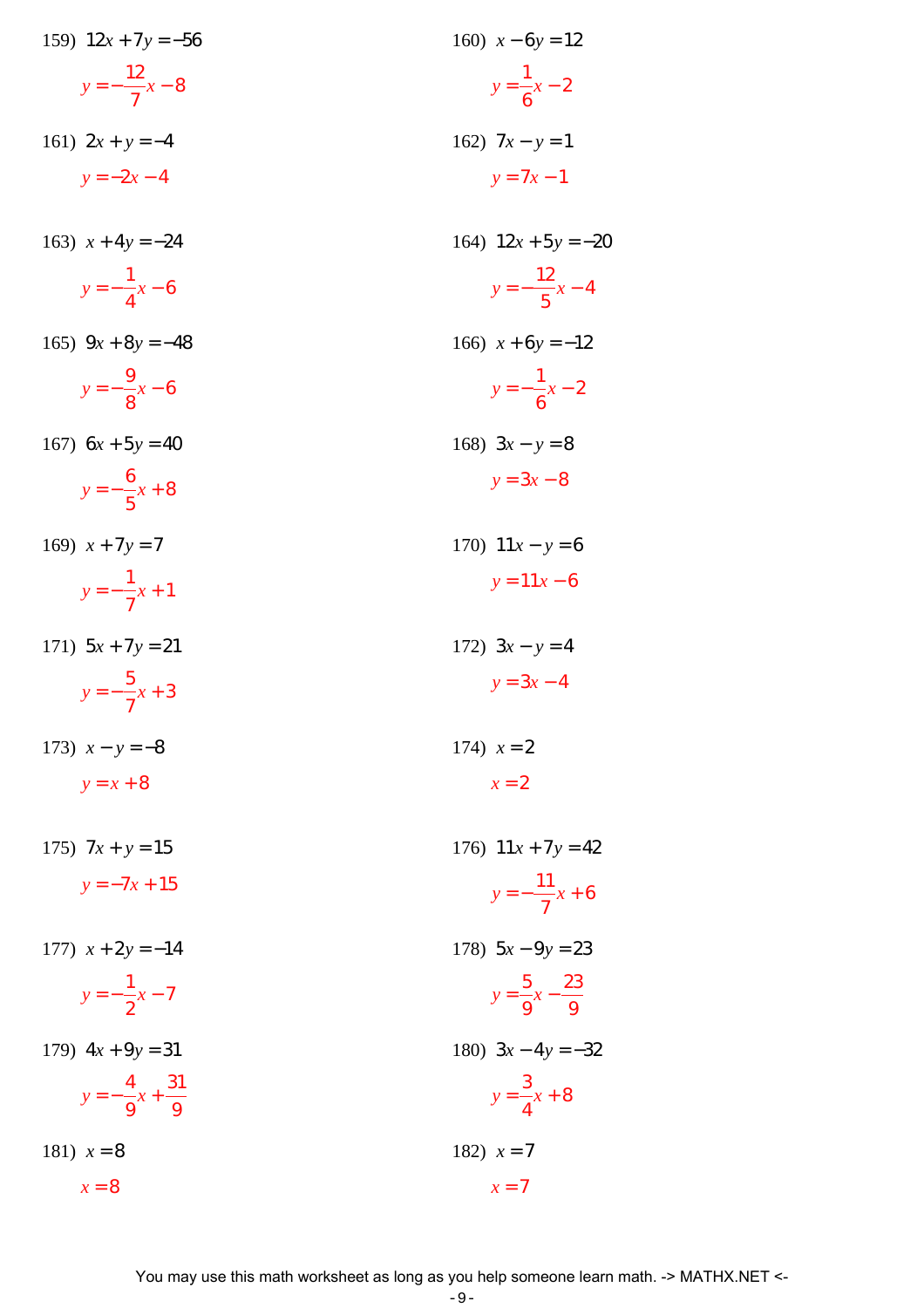| 183) $x - y = 7$                        | 184) $x-3y=-24$                        |
|-----------------------------------------|----------------------------------------|
| $y = x - 7$                             | $y = \frac{1}{3}x + 8$                 |
| 185) $x - 4y = 4$                       | 186) $x = -3$                          |
| $y = \frac{1}{4}x - 1$                  | $x = -3$                               |
| 187) $2x - 5y = 20$                     | 188) $6x + y = 3$                      |
| $y = \frac{2}{5}x - 4$                  | $y = -6x + 3$                          |
| 189) $6x - y = -6$                      | 190) $x - 9y = -46$                    |
| $y = 6x + 6$                            | $y = \frac{1}{9}x + \frac{46}{9}$      |
| 191) $11x + 3y = -12$                   | 192) $x-6y=36$                         |
| $y=-\frac{11}{3}x-4$                    | $y = \frac{1}{6}x - 6$                 |
| 193) $x - y = 2$                        | 194) $4x - 7y = 28$                    |
| $y = x - 2$                             | $y = \frac{4}{7}x - 4$                 |
| 195) $7x-6y=42$                         | 196) $16x + 7y = 56$                   |
| $y = \frac{7}{6}x - 7$                  | $y=-\frac{16}{7}x+8$                   |
| 197) $2x + y = -2$                      | 198) $3x - 5y = 20$                    |
| $y = -2x - 2$                           | $y = \frac{3}{5}x - 4$                 |
| 199) $x - 5y = -5$                      | 200) $3x + 8y = 24$                    |
| $y = \frac{1}{5}x + 1$                  | $y = -\frac{3}{8}x + 3$                |
| 201) $-x + \frac{25}{8} = \frac{5}{8}y$ | 202) $y + 3 = 4x$                      |
| $y = -\frac{8}{5}x + 5$                 | $y = 4x - 3$                           |
| 203) $-6x + 15y = -60$                  |                                        |
| $y = \frac{2}{5}x - 4$                  | 204) $\frac{4}{3} = -x - \frac{2}{3}y$ |
|                                         | $y=-\frac{3}{2}x-2$                    |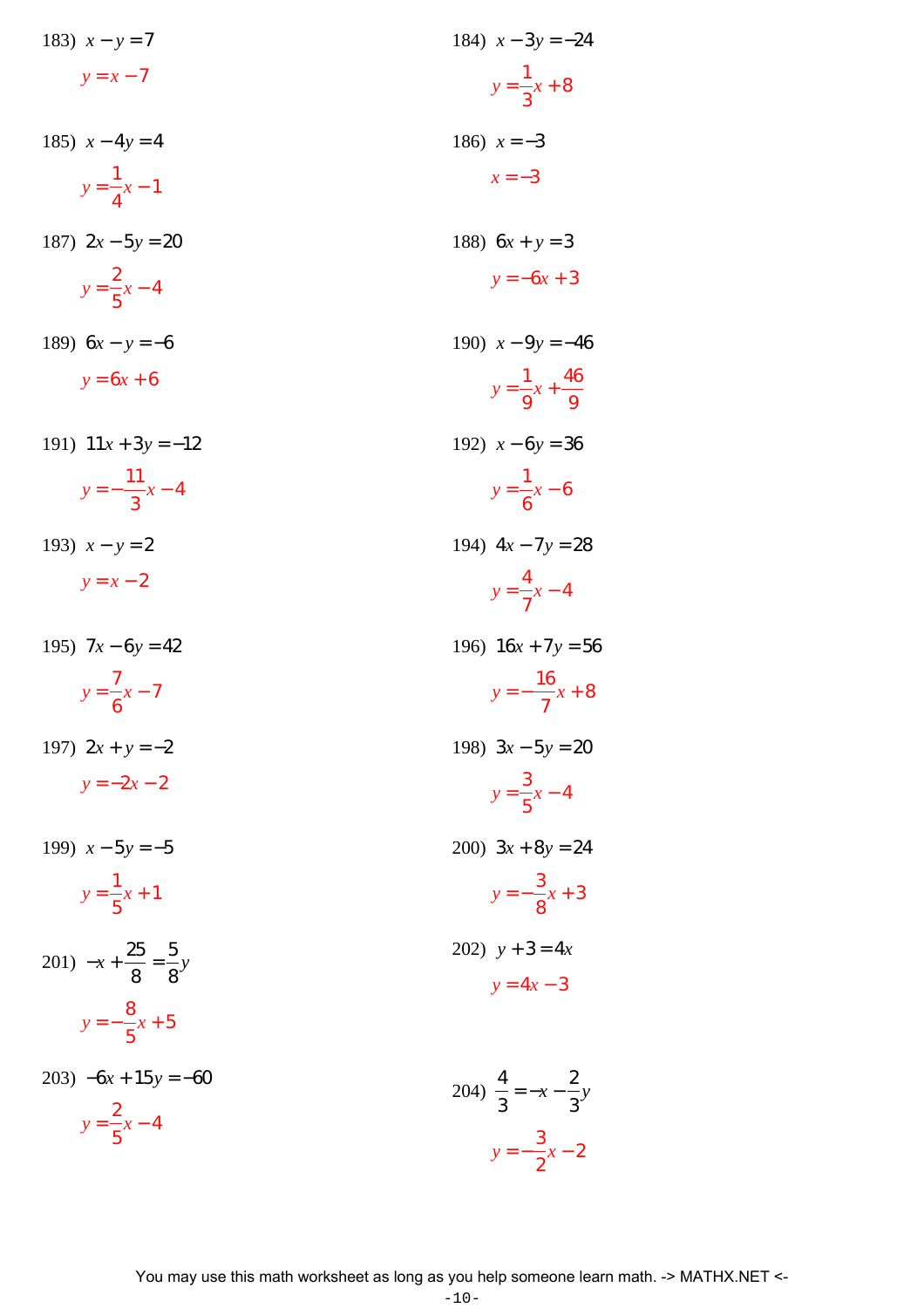205) 
$$
-3y = -5x
$$
  
\n $y = \frac{5}{3}x$   
\n206)  $-1 - \frac{1}{5}y = \frac{7}{10}x$   
\n $y = -\frac{7}{2}x - 5$   
\n207)  $8 = x - 4y$   
\n $y = \frac{1}{4}x - 2$   
\n208)  $3x = 4 - 2y$   
\n $y = -\frac{3}{2}x + 2$   
\n209)  $y - \frac{5}{4}x = -1$   
\n210)  $7x = -2 + y$   
\n $y = \frac{5}{4}x - 1$   
\n211)  $5x = -2 + 2y$   
\n $y = \frac{5}{2}x + 1$   
\n213)  $-x = -\frac{5}{2}y + \frac{5}{2}$   
\n $y = \frac{2}{5}x + 1$   
\n215)  $-3x = 2y - 8$   
\n $y = -\frac{3}{2}x + 4$   
\n216)  $0 = y + 5 - x$   
\n $y = -\frac{7}{5}x + 3$   
\n217)  $-15 = -x - 5y$   
\n $y = -\frac{1}{5}x + 3$   
\n218)  $7y = -2x - 20$   
\n $y = 2x - 1$   
\n220)  $6x - 10 = 5y$   
\n $y = \frac{6}{5}x - 2$   
\n221)  $2y - 3x = -2$   
\n222)  $1 = \frac{1}{3}x$   
\n223)  $x + \frac{1}{2} = -\frac{9}{8}y$   
\n224)  $-x = -1 - \frac{3}{5}y$ 

 $y = -\frac{8}{9}x - \frac{4}{9}$ 

 $y = \frac{5}{3}x - \frac{5}{3}$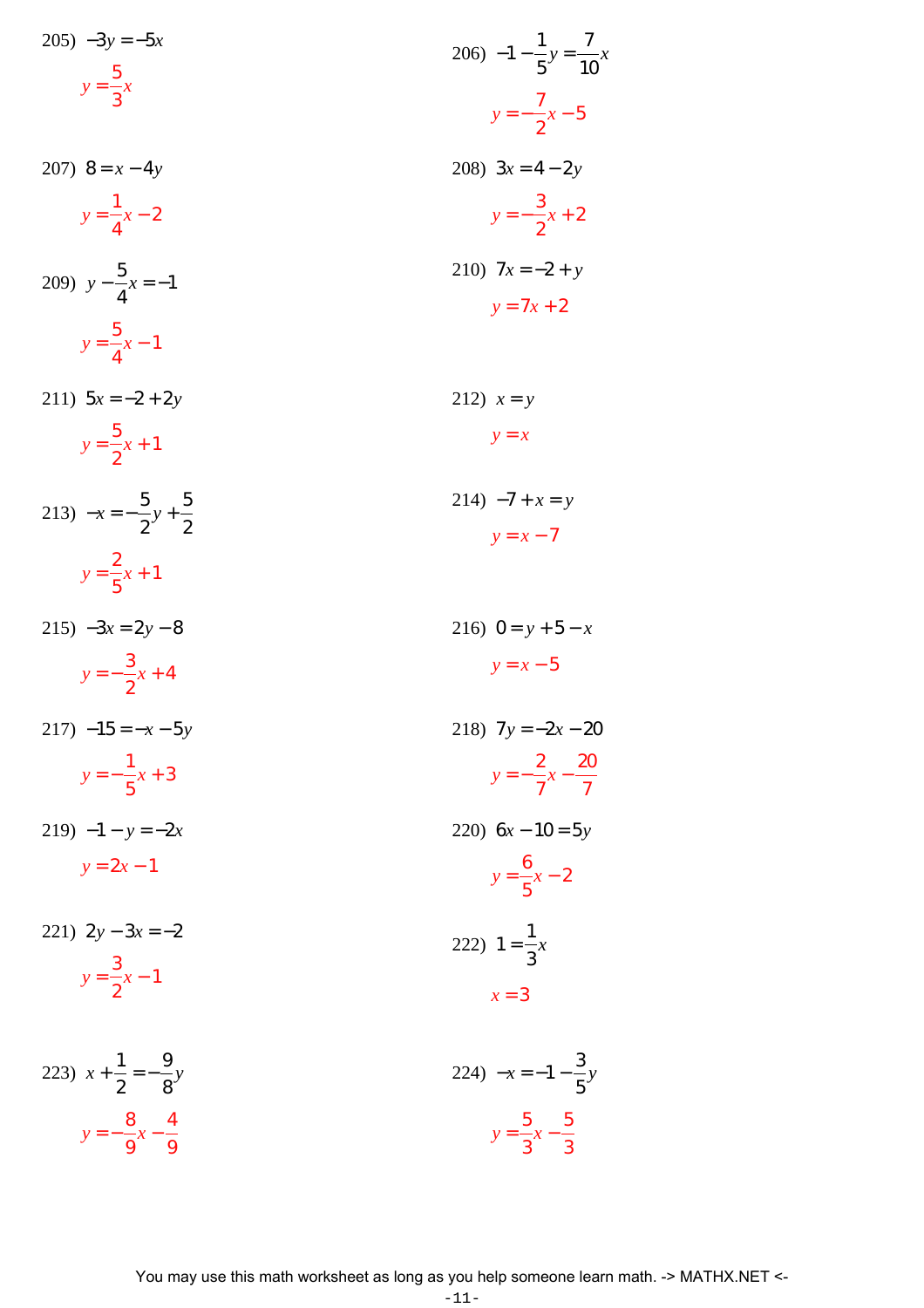| 225) $2 - y = 0$                        | 226) $x + y = 3$                     |
|-----------------------------------------|--------------------------------------|
| $y = 2$                                 | $y = -x + 3$                         |
|                                         |                                      |
| 227) $4 - y + x = 0$                    | 228) $3x + 9y = 0$                   |
| $y = x + 4$                             | $y = -\frac{1}{3}x$                  |
|                                         |                                      |
| $229) -y - 4x = 4$                      | $230) -8 = -2y + 3x$                 |
| $y = -4x - 4$                           | $y = \frac{3}{2}x + 4$               |
|                                         |                                      |
| $231) -3x = 8 + 2y$                     | 232) $36 = -3x + 12y$                |
| $y=-\frac{3}{2}x-4$                     | $y = \frac{1}{4}x + 3$               |
| $-6x+2y+6=0$                            | 234) $0 = -15 - 3y + 10x$            |
| $y = 3x - 3$                            | $y = \frac{10}{3}x - 5$              |
|                                         | 236) $0 = -7x + 5y + 15$             |
| 235) $x = \frac{1}{3}y + \frac{2}{3}$   |                                      |
| $y = 3x - 2$                            | $y = \frac{7}{5}x - 3$               |
| 237) $4x = -10y$                        | 238) $12x = 2 - 2y$                  |
| $y=-\frac{2}{5}x$                       | $y = -6x + 1$                        |
|                                         |                                      |
| 239) $y - 2x = 3$                       | 240) $-4x-4=-y$                      |
| $y = 2x + 3$                            | $y = 4x + 4$                         |
| 241) $0 = -5 + 5y + 4x$                 | 242) $0 = -x - 6 + 2y$               |
|                                         |                                      |
| $y=-\frac{4}{5}x+1$                     | $y = \frac{1}{2}x + 3$               |
| 243) $5 + 4x = y$                       | 244) $15 - 3y - 9x = 0$              |
| $y = 4x + 5$                            | $y = -3x + 5$                        |
|                                         |                                      |
| 245) $\frac{1}{4}y = 1 + \frac{7}{20}x$ | 246) $-\frac{2}{5}x=-1+\frac{1}{2}y$ |
|                                         |                                      |
| $y = \frac{7}{5}x + 4$                  | $y=-\frac{4}{5}x+2$                  |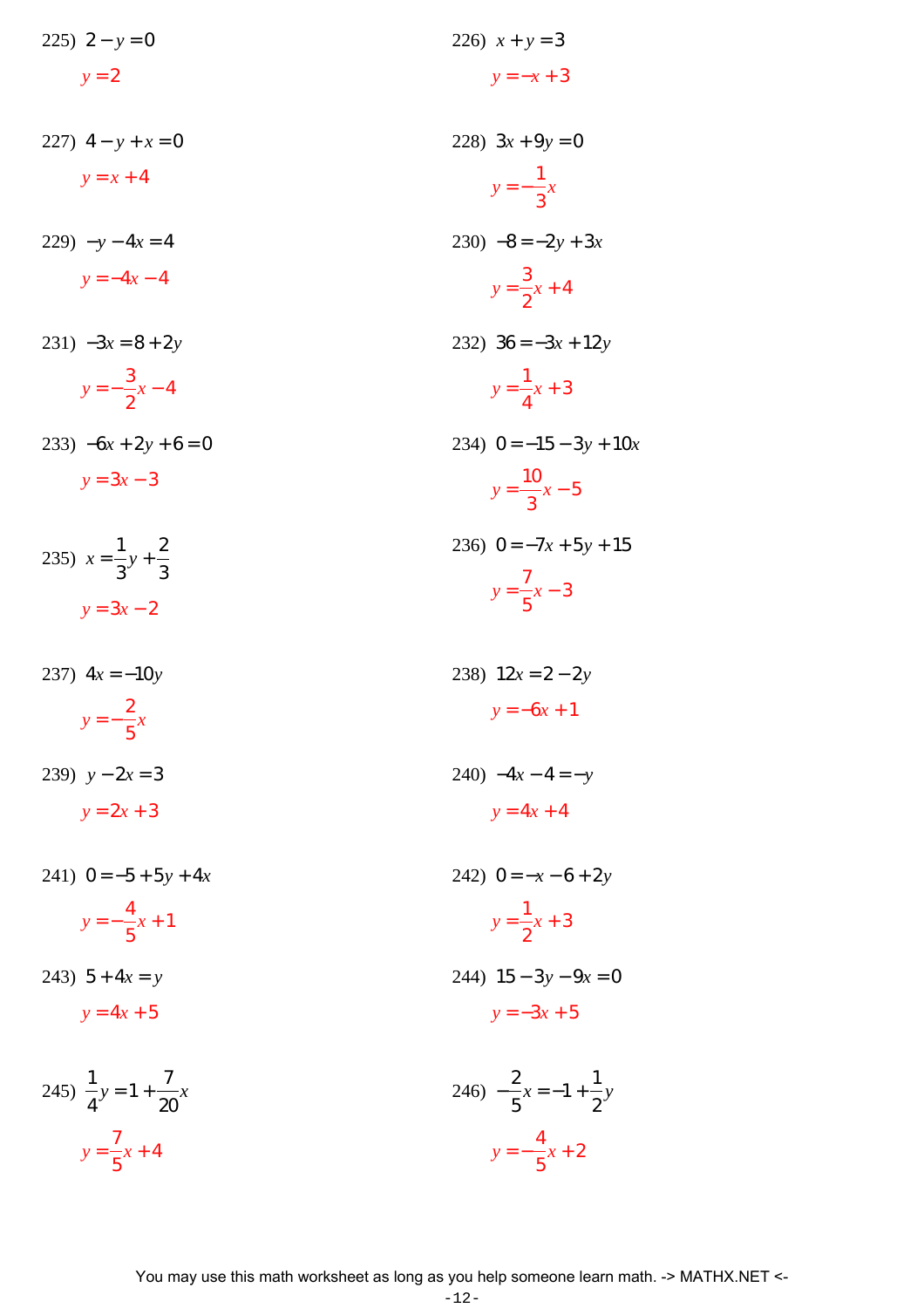| 247) $0 = 2y + 6 - x$                     | 248) $-x = 4y + 4$                           |
|-------------------------------------------|----------------------------------------------|
| $y = \frac{1}{2}x - 3$                    | $y = -\frac{1}{4}x - 1$                      |
| $249$ ) $-3x + 6 + 9y = 0$                | 250) $4x = -1 - y$                           |
| $y = \frac{1}{3}x - \frac{2}{3}$          | $y = -4x - 1$                                |
| $251)$ 0 = 15 + 4y + 3x                   | 252) $2 + x = y$                             |
| $y=-\frac{3}{4}x-\frac{15}{4}$            | $y = x + 2$                                  |
| 253) $x - \frac{5}{4}y + \frac{5}{4} = 0$ | $254) -15 - 7x + 5y = 0$                     |
| $y = \frac{4}{5}x + 1$                    | $y = \frac{7}{5}x + 3$                       |
| $255$ ) $-3 = -x - 3y$                    | 256) $5x = 5 - y$                            |
| $y=-\frac{1}{3}x+1$                       | $y = -5x + 5$                                |
| $257) -4x - 5y = 10$                      | 258) $0 = -1 - \frac{1}{5}y - \frac{7}{25}x$ |
| $y=-\frac{4}{5}x-2$                       | $y = -\frac{7}{5}x - 5$                      |
| 259) $-x - \frac{12}{5} = -\frac{4}{5}y$  | $260$ ) $-16 = 4y - 6x$                      |
| $y = \frac{5}{4}x + 3$                    | $y = \frac{3}{2}x - 4$                       |
|                                           |                                              |
| $261) -y = 4$                             | $262) -15 = x + 3y$                          |
| $y = -4$                                  | $y=-\frac{1}{3}x-5$                          |
| $263) -1 = y + x$                         | $264$ ) $-y-1=-6x$                           |
| $y=-x-1$                                  | $y = 6x - 1$                                 |
| 265) $0 = 5y - 2x$                        | $266)$ 2y – 2 = 0                            |
| $y = \frac{2}{5}x$                        | $y=1$                                        |
| $267)$ $2x = y$                           | $268$ ) $-6 - 3y - x = 0$                    |
| $y = 2x$                                  | $y=-\frac{1}{3}x-2$                          |
|                                           |                                              |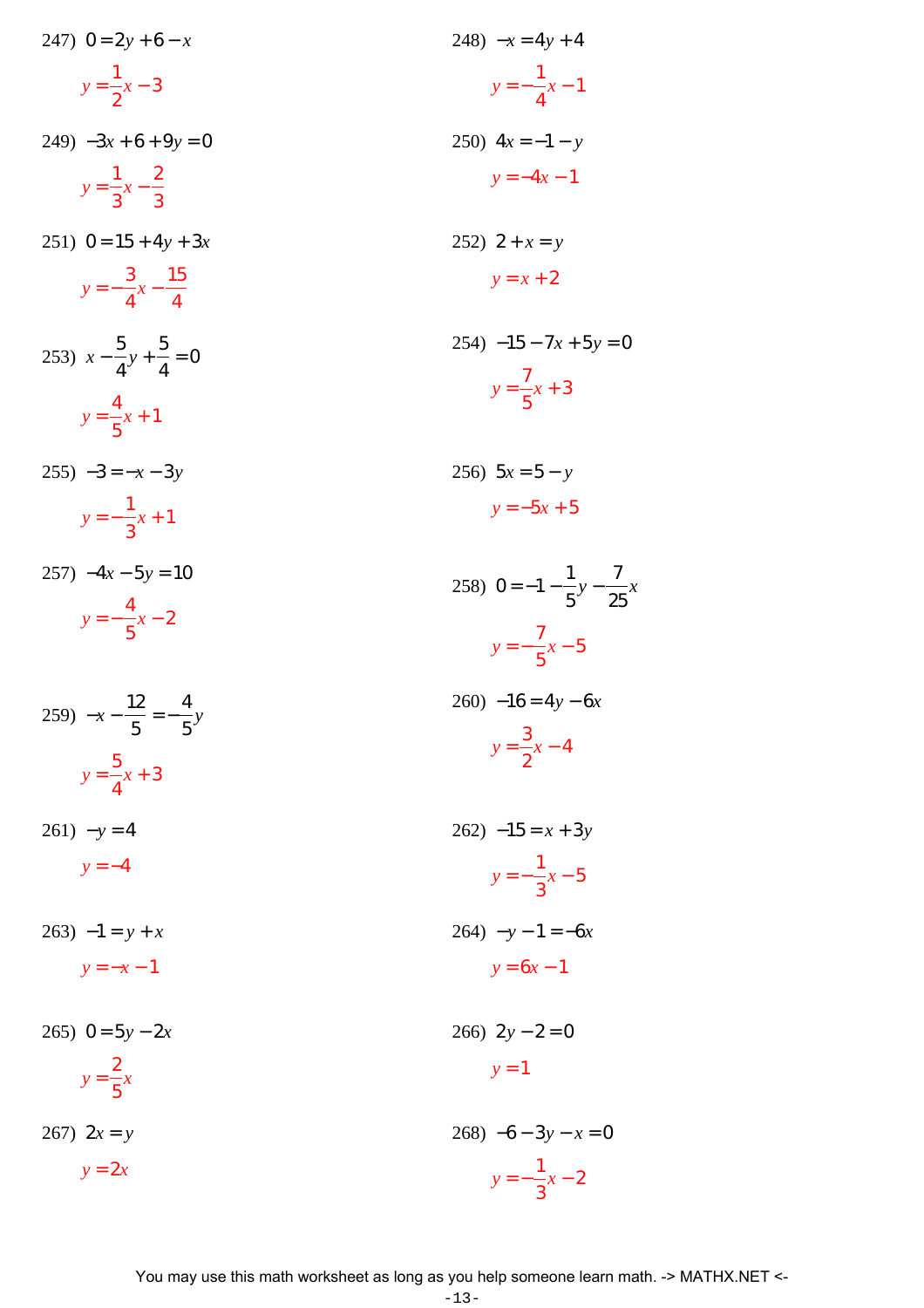| 269) $36 + 12y = -15x$                   | $270$ ) $-12y + 36 = -21x$         |
|------------------------------------------|------------------------------------|
| $y=-\frac{5}{4}x-3$                      | $y = \frac{7}{4}x + 3$             |
| 271) $-x+\frac{8}{5}=\frac{2}{5}y$       | $272$ ) $-11 + 9y = -5x$           |
| $y = -\frac{5}{2}x + 4$                  | $y = -\frac{5}{9}x + \frac{11}{9}$ |
| $273) -14x = 6y + 58$                    | 274) $2x = -5y - 10$               |
| $y=-\frac{7}{3}x-\frac{29}{3}$           | $y=-\frac{2}{5}x-2$                |
| $275$ ) $-23 - 3y = 7x$                  | $276$ ) $-7 = 9y + 5x$             |
| $y=-\frac{7}{3}x-\frac{23}{3}$           | $y = -\frac{5}{9}x - \frac{7}{9}$  |
| 277) $-1 + \frac{4}{5}y = x$             | 278) $6x = 10y$                    |
| $y = \frac{5}{4}x + \frac{5}{4}$         | $y = \frac{3}{5}x$                 |
| 279) $2x = -8 - 3y$                      | 280) $0 = 4x - 3y$                 |
| $y=-\frac{2}{3}x-\frac{8}{3}$            | $y=\frac{4}{3}x$                   |
| $281) -3y + 5x = -3$                     | $282) -4 + x = 0$                  |
| $y = \frac{5}{3}x + 1$                   | $x=4$                              |
| 283) $-x-8=-2y$                          | 284) $-5y = -x - 10$               |
| $y = \frac{1}{2}x + 4$                   | $y = \frac{1}{5}x + 2$             |
| 285) $3x + \frac{15}{2} = -\frac{3}{2}y$ | 286) $15 = x + 3y$                 |
| $y = -2x - 5$                            | $y=-\frac{1}{3}x+5$                |
| 287) $5y = -20 + x$                      | 288) $2y = 5x$                     |
| $y = \frac{1}{5}x - 4$                   | $y = \frac{5}{2}x$                 |
|                                          |                                    |
| 289) $0 = x - 4 - 2y$                    | 290) $9x = 2y - 8$                 |
| $y = \frac{1}{2}x - 2$                   | $y = \frac{9}{2}x + 4$             |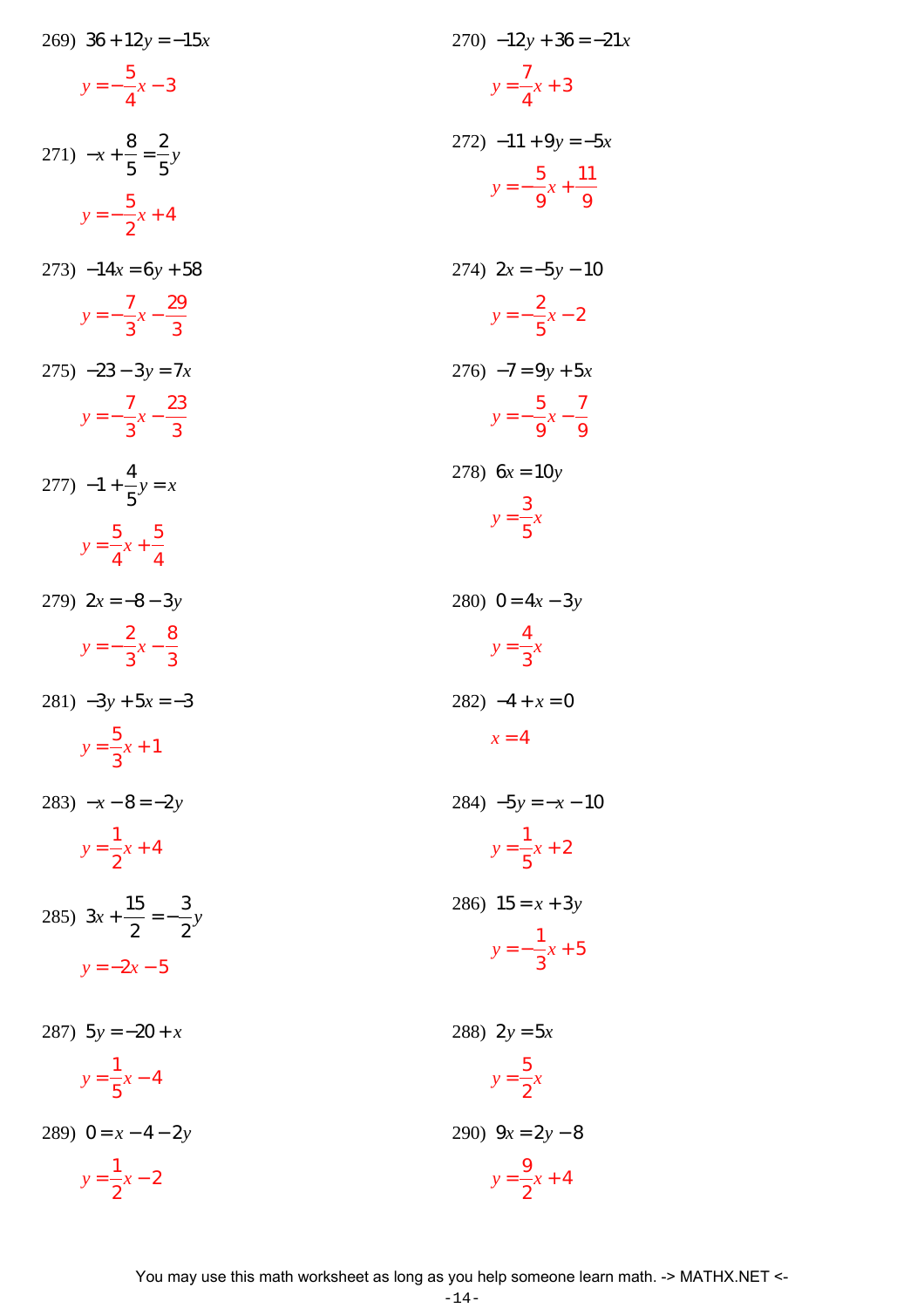291)  $x = 1 + y$  $y = x - 1$ 292)  $0 = x - 1$  $x = 1$ 

293) *y* − 1 = 2*x*  $y = 2x + 1$ 294)  $-y = -3x + 4$  $y = 3x - 4$ 

> 296)  $0 = -x - 19 - 5y$ *y* = − 1 5 *x* − 19 5 298)  $-8y = 8 - 2x$ *y* = 1 4 *x* − 1

> > 300)  $-x+1=y$ *y* = −*x* + 1

302) through: (1, 5) and (0, 4)  $y = x + 4$ 

304) through: (0, 5) and (−5, −4)  $y =$ 9 5 *x* + 5 306) through:  $(0, -4)$  and  $(-1, -1)$ 

$$
y = -3x - 4
$$

2

308) through: (0, 3) and (4, −3) *y* = − 3 *x* + 3

310) through:  $(-2, -5)$  and  $(2, -1)$  $y = x - 3$ 

312) through:  $(-4, -4)$  and  $(-1, -3)$ *y* = 1 3 *x* − 8 3

*y* = − 7 3 *x* + 16 3 301) through: (−1, −5) and (0, 1)

7 16  $x =$ 3 16 *y*

 $y = 6x + 1$ 

295)  $2y + 10 = 3x$ 

 $y =$ 3 2 *x* − 5

*y* = 5 3 *x* − 2

299) 1 −

6 5

 $=-x +$ 

3 5 *y*

297) −

303) through: (0, 3) and (−4, 2) 1

 $y =$ 4 *x* + 3

305) through: (−2, 1) and (0, 4)

$$
y = \frac{3}{2}x + 4
$$

307) through: (3, 3) and (0, 5)

*y* = − 2 3 *x* + 5

- 309) through:  $(-2, 1)$  and  $(-1, -2)$  $y = -3x - 5$
- 311) through:  $(-2, 0)$  and  $(-2, -2)$  $x = -2$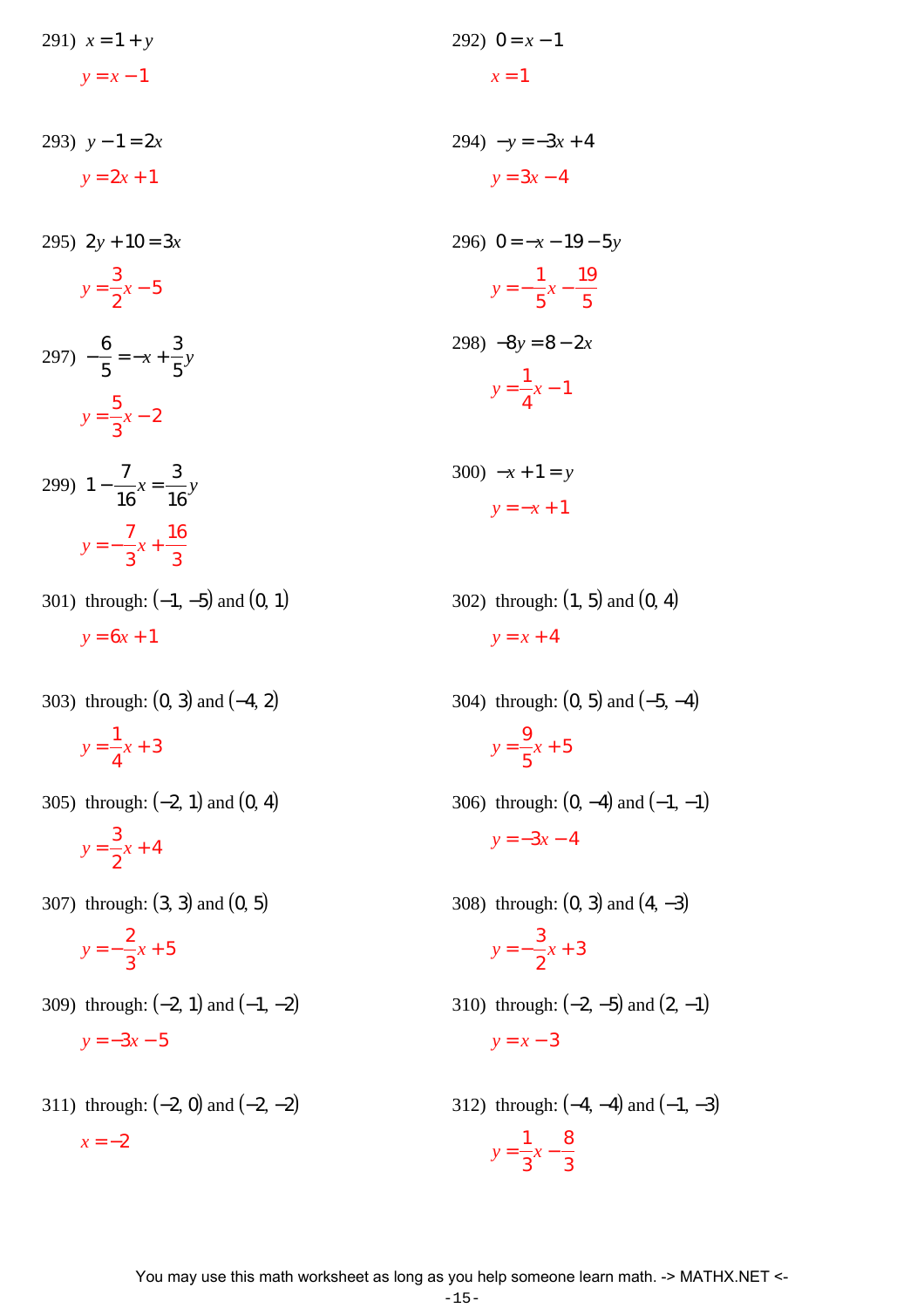313) through:  $(-1, 4)$  and  $(2, -3)$ 

$$
y = -\frac{7}{3}x + \frac{5}{3}
$$

- 315) through:  $(-2, -1)$  and  $(-5, -2)$ *y* = 1 3 *x* − 1 3
- 317) through: (−2, 5) and (−3, 4)  $y = x + 7$
- 319) through:  $(5, 1)$  and  $(-2, -1)$ *y* = 2 7 *x* − 3 7
- 321) through: (−3, −3) and (−5, −5) *y* = *x*
- 323) through: (−2, 2) and (2, −5)

$$
y = -\frac{7}{4}x - \frac{3}{2}
$$

325) through:  $(5, -2)$  and  $(-4, -1)$ 

$$
y = -\frac{1}{9}x - \frac{13}{9}
$$

327) through:  $(1, -4)$  and  $(0, -1)$  $y = -3x - 1$ 

329) through:  $(4, -2)$  and  $(0, -1)$ 

$$
y = -\frac{1}{4}x - 1
$$

- 331) through: (0, 2) and (2, 4)  $y = x + 2$
- 333) through: (−3, −5) and (0, 4)  $y = 3x + 4$
- 335) through: (0, 4) and (4, 3)

$$
y = -\frac{1}{4}x + 4
$$

 $x = 1$ 316) through:  $(0, 3)$  and  $(-3, -1)$ 4

314) through:  $(1, -2)$  and  $(1, 1)$ 

318) through:  $(3, 5)$  and  $(3, -3)$  $x = 3$ 

*y* =

3 *x* + 3

- 320) through: (−3, 1) and (4, 2) *y* = 1 7 *x* + 10 7
- 322) through: (−3, 2) and (−2, −4)  $y = -6x - 16$
- 324) through:  $(-1, -5)$  and  $(-4, 0)$ *y* = − 5 3 *x* − 20 3
- 326) through: (−3, 5) and (3, −4) *y* = − 3 2 *x* + 1 2
- 328) through: (−5, 2) and (0, −2) *y* = − 4 5 *x* − 2
- 330) through:  $(0, 0)$  and  $(-3, 1)$

*x*

$$
y = -\frac{1}{3}
$$

- 332) through: (−1, 0) and (0, 3)  $y = 3x + 3$
- 334) through:  $(0, 1)$  and  $(5, -3)$ *y* = − 4 5 *x* + 1 336) through: (−5, −4) and (0, 3) *y* = 7 *x* + 3

5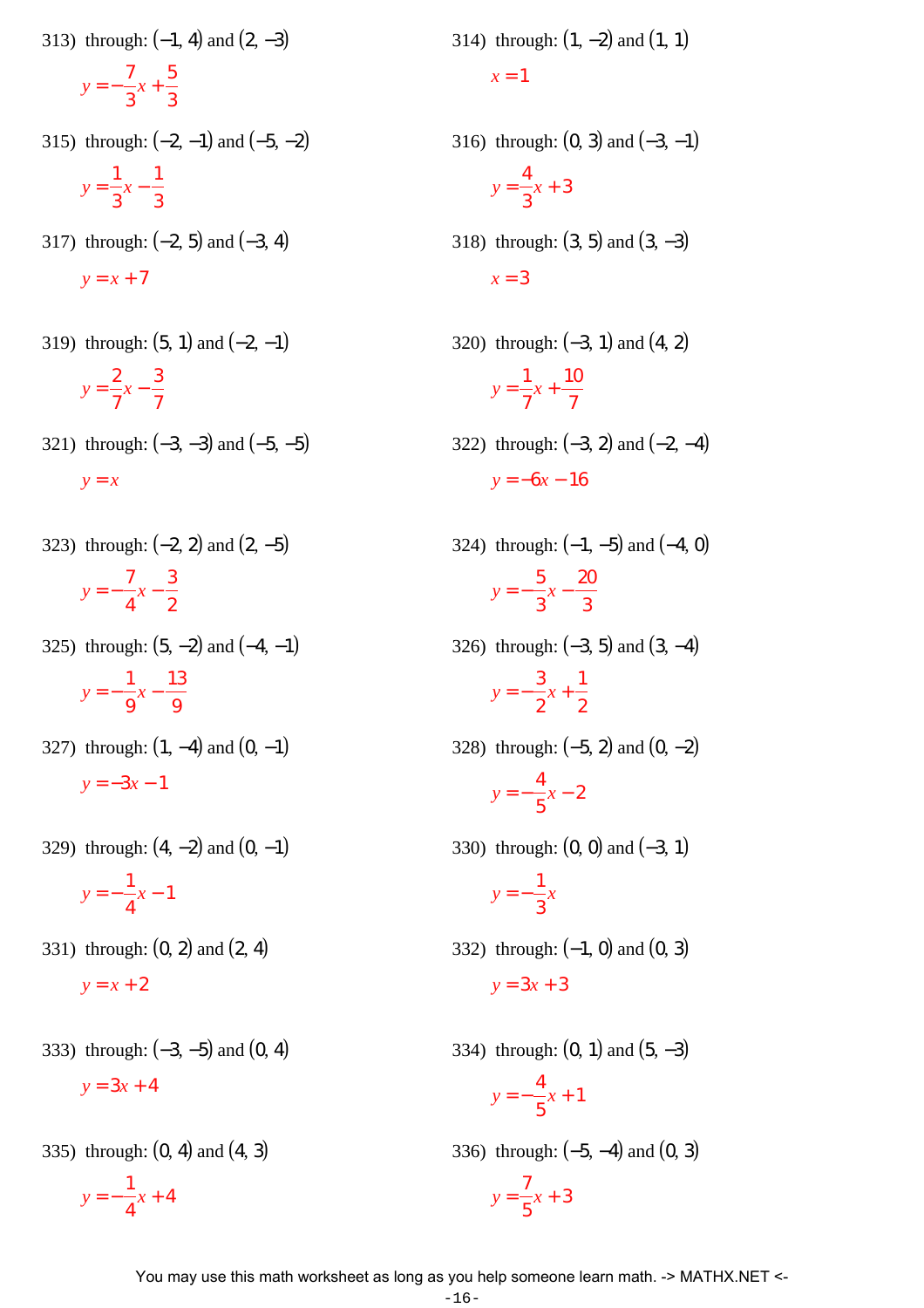337) through: (−5, 2) and (0, −5)

$$
y = -\frac{7}{5}x - 5
$$

339) through:  $(0, -5)$  and  $(-3, 5)$ 

$$
y = -\frac{10}{3}x - 5
$$

341) through:  $(4, -2)$  and  $(0, 0)$ 

$$
y = -\frac{1}{2}x
$$

343) through:  $(5, -1)$  and  $(0, 5)$ 

$$
y = -\frac{6}{5}x + 5
$$

345) through:  $(0, 1)$  and  $(4, 0)$ 

$$
y = -\frac{1}{4}x + 1
$$

- 347) through: (2, 5) and (3, −5)  $y = -10x + 25$
- 349) through: (4, −2) and (−5, 4) *y* = − 2 3 *x* + 2 3
- 351) through:  $(1, -3)$  and  $(2, -3)$  $y = -3$
- 353) through:  $(0, -2)$  and  $(-2, 0)$  $y = -x - 2$
- 355) through:  $(-5, -4)$  and  $(0, -1)$  $y =$ 3 5 *x* − 1
- 357) through: (3, 4) and (−3, −3)

$$
y = \frac{7}{6}x + \frac{1}{2}
$$

359) through: (0, 1) and (−3, 2) *y* = − 1 3 *x* + 1

- 338) through: (1, −3) and (5, −4) *y* = − 1 4 *x* − 11 4 340) through:  $(5, -4)$  and  $(-5, -1)$ *y* = − 3 10 *x* − 5 2 342) through:  $(5, 4)$  and  $(-3, -3)$  $y =$ 7 8 *x* − 3 8 344) through: (4, 2) and (−5, 2)  $y = 2$
- 346) through: (4, 1) and (−5, 3) *y* = − 2 9 *x* + 17 9
- 348) through: (4, −5) and (−4, 0) *y* = − 5 8 *x* − 5 2
- 350) through: (−2, 5) and (3, 2) *y* = − 3 5 *x* + 19 5
- 352) through:  $(1, 4)$  and  $(0, -2)$  $y = 6x - 2$
- 354) through:  $(4, 0)$  and  $(-1, 4)$ *y* = − 4 5 *x* + 16 5 356) through:  $(3, 3)$  and  $(0, -1)$  $y =$ 4 3 *x* − 1

358) through: (0, 1) and (−4, 1)  $y = 1$ 

360) through: (2, −2) and (0, 2)  $y = -2x + 2$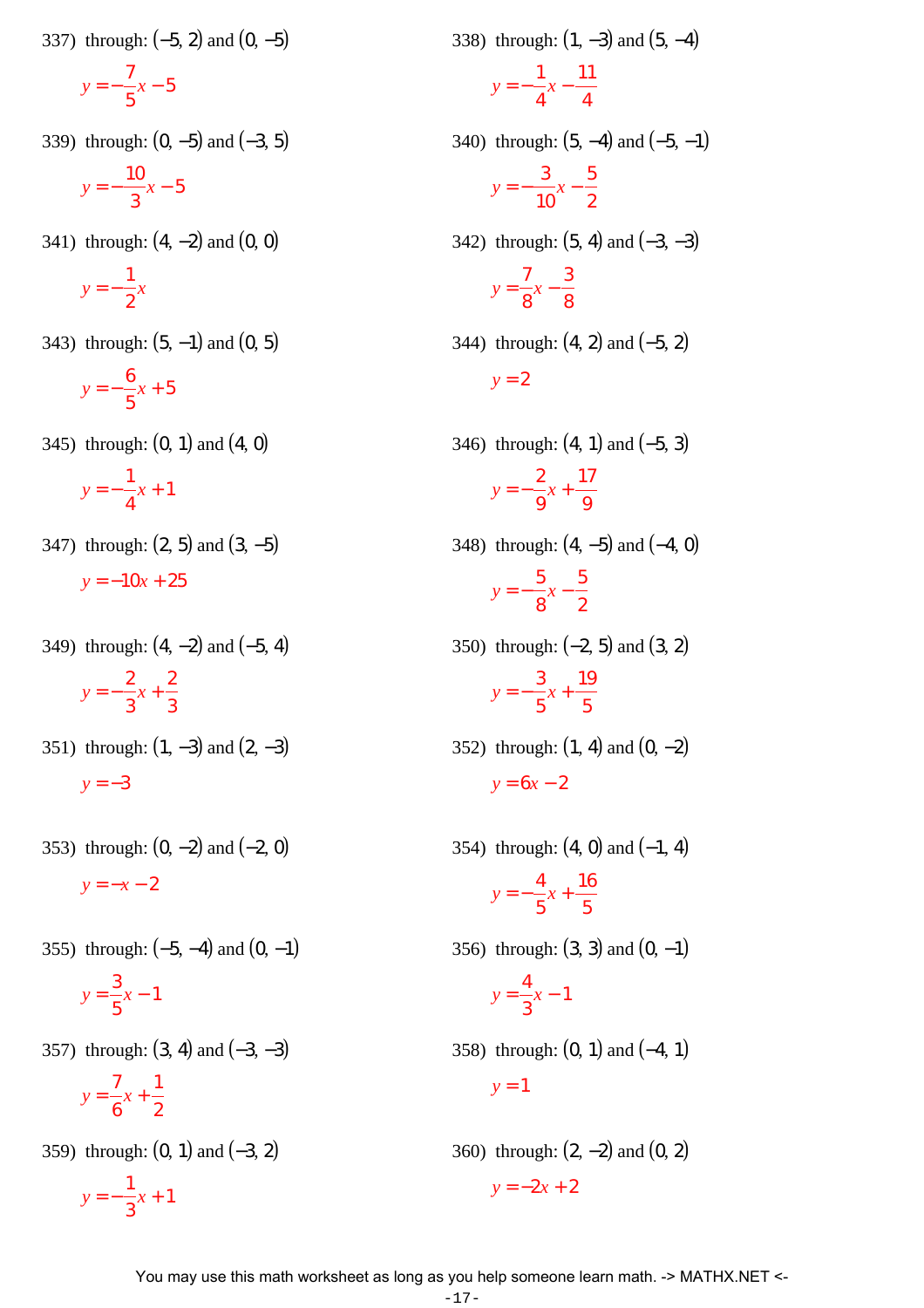361) through: (0, 3) and (−2, −5)

 $y = 4x + 3$ 

363) through: (−4, 2) and (0, 5)

$$
y = \frac{3}{4}x + 5
$$

365) through:  $(4, 1)$  and  $(0, -5)$ 

$$
y = \frac{3}{2}x - 5
$$

367) through: (−4, 1) and (0, 2)

$$
y = \frac{1}{4}x + 2
$$

369) through: (3, −3) and (0, 5)

$$
y = -\frac{8}{3}x + 5
$$

371) through: (0, −2) and (4, 3)

$$
y = \frac{5}{4}x - 2
$$

373) through: (−4, −2) and (1, −4)

$$
y = -\frac{2}{5}x - \frac{18}{5}
$$

- 375) through:  $(4, -1)$  and  $(4, 4)$  $x = 4$
- 377) through:  $(-1, -3)$  and  $(0, 5)$  $y = 8x + 5$
- 379) through:  $(-1, -4)$  and  $(-2, -1)$  $y = -3x - 7$
- 381) through: (−4, −3) and (−4, −2)  $x = -4$
- 383) through: (0, −2) and (1, −2)  $y = -2$

*y* = − 5 2 *x* + 15 2 364) through: (−4, 1) and (0, −5) *y* = − 3 2 *x* − 5 366) through: (0, 5) and (−4, −4)  $y =$ 9 4 *x* + 5 368) through: (4, −4) and (0, 2) *y* = − 3 2 *x* + 2 370) through:  $(2, -1)$  and  $(0, 3)$  $y = -2x + 3$ 

362) through: (5, −5) and (3, 0)

- 372) through:  $(0, 5)$  and  $(2, 1)$  $y = -2x + 5$
- 374) through:  $(-1, 3)$  and  $(-2, 4)$  $y = -x + 2$

376) through: (0, -3) and (-5, 0)  

$$
y = -\frac{3}{5}x - 3
$$

- 378) through:  $(-3, -5)$  and  $(-1, 5)$  $y = 5x + 10$
- 380) through:  $(5, 3)$  and  $(-1, -1)$  $y =$ 2 3 *x* − 1 3 382) through: (−1, −4) and (1, 3)  $y =$ 7 2 *x* − 1 2 384) through: (0, −2) and (3, 3) *y* = 5 3 *x* − 2